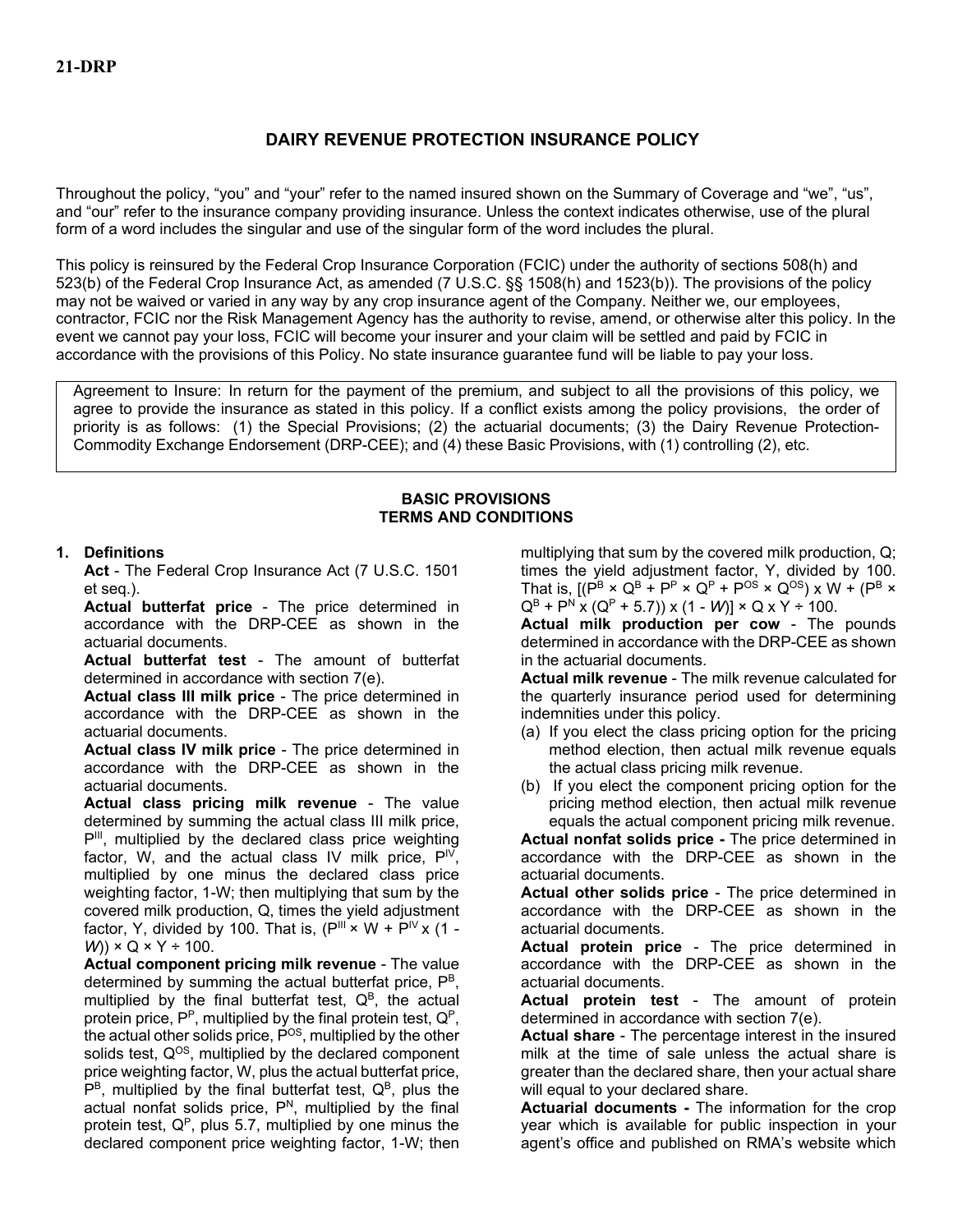shows available crop insurance policies, coverage levels, information needed to determine amounts of insurance, prices, premium adjustment percentages, practices, particular types of the insurable crop, and other related information regarding crop insurance in the state.

**AMS** - Agricultural Marketing Service of the USDA or a successor agency.

**Application** - The form required to be completed by you, containing all the information required in section 2, and accepted by us before insurance coverage will commence. Only one application is required per state and all the milk produced within a state is covered under this policy. A separate application is required to insure milk produced in another state.

**Assignment of indemnity** - A transfer of policy rights, made on our form, and effective when approved in writing by us in accordance with section 13.

**Beginning farmer or rancher** - An individual who has not actively operated and managed a farm or ranch in any state, with an insurable interest in a crop or livestock as an owner-operator, landlord, tenant, or sharecropper for more than five crop years, as determined in accordance with FCIC procedures. Any crop year's insurable interest may, at your election, be excluded if earned while under the age of 18, while in full-time military service of the United States, or while in post-secondary education, in accordance with FCIC procedures. A person other than an individual may be eligible for beginning farmer or rancher benefits if there is at least one individual substantial beneficial interest holder and all individual substantial beneficial interest holders qualify as a beginning farmer or rancher.

**Business Day** – Monday through Friday unless the CME Dairy markets are closed for a scheduled holiday. In the case the CME Dairy markets are closed for a scheduled holiday the next business day will be based on the next day the CME Dairy markets reopens for trades.

**Cancellation date** - The calendar date specified in the actuarial documents on which coverage will automatically renew unless canceled in writing by either you or us or terminated in accordance with the policy terms.

**Class pricing option** - A pricing method election made by you. If you elect this pricing option, your coverage and indemnities will be determined using the class III and class IV milk prices.

**CME group** - The Chicago Mercantile Exchange Group.

**Component pricing option -** A pricing method election made by you. If you elect this option, your coverage and indemnities will be determined using component milk prices for butterfat, protein, other solids and nonfat solids.

**Component Price Weighting Factor Restricted Value** – A limitation determined in accordance with Section  $3(c)(1)(ii)(D)$ .

**Contract change date** - The calendar date contained in the actuarial documents, by which changes to the policy, if any, will be made available in accordance with section 20 of these Basic Provisions.

**County** - Any county, parish, or other political subdivision of a state shown on your accepted application where the milk storage tank of your dairy operation is physically located. If your dairy operation spans multiple counties within the state, then the application county will be the county elected by the insured as indicated on the application.

**Coverage** - The insurance provided by this policy against insured loss of revenue as shown on the summary of coverage.

**Coverage level** - The coverage level percentage chosen by you, used to determine the revenue guarantee.

**Covered milk production** - The amount of milk production determined in accordance with section 7(d). **Crop year -** The twelve-month period, beginning July 1 and ending the following June 30, which is designated by the calendar year in which it ends.

**Dairy operation** - A business commercially producing and marketing milk, produced from cows, as a single unit located in the United States. The dairy operation to be insured must be contained within one pooled production region.

**Days** - Calendar days.

**Declared butterfat test** - The pounds of milkfat contained in 100 pounds of your milk, as declared by you in accordance with section 3(c)(1)(ii)(A).

**Declared class price weighting factor** - A percentage value, chosen by you in accordance with Section  $3(c)(1)(i)$ , to be used for determining the actual and expected class pricing milk revenue. The declared class price weighting factor is your percentage of the Class III price used to determine your liability and is subtracted from 100% to arrive at the percentage of the Class IV price used to determine your liability.

**Declared component price weighting factor -** A percentage value, chosen by you in accordance with Section  $3(c)(1)(ii)(C)$  and  $(D)$ , to be used for determining the actual and expected component pricing milk revenue. The declared component price weighting factor is your percentage of protein and other solids price used to determine your liability. The difference between 100% and component price weighting factor is your percentage of the nonfat solids price used to determine your liability. This value may be restricted in accordance with Section 3(c)(1)(ii)(D).

**Declared covered milk production** - The pounds of milk production chosen by you to insure for that quarter under each quarterly **c**overage endorsement.

**Declared protein test** - The pounds of milk protein contained in 100 pounds of your milk, as declared by you in accordance with section 3(c)(1)(ii)(B).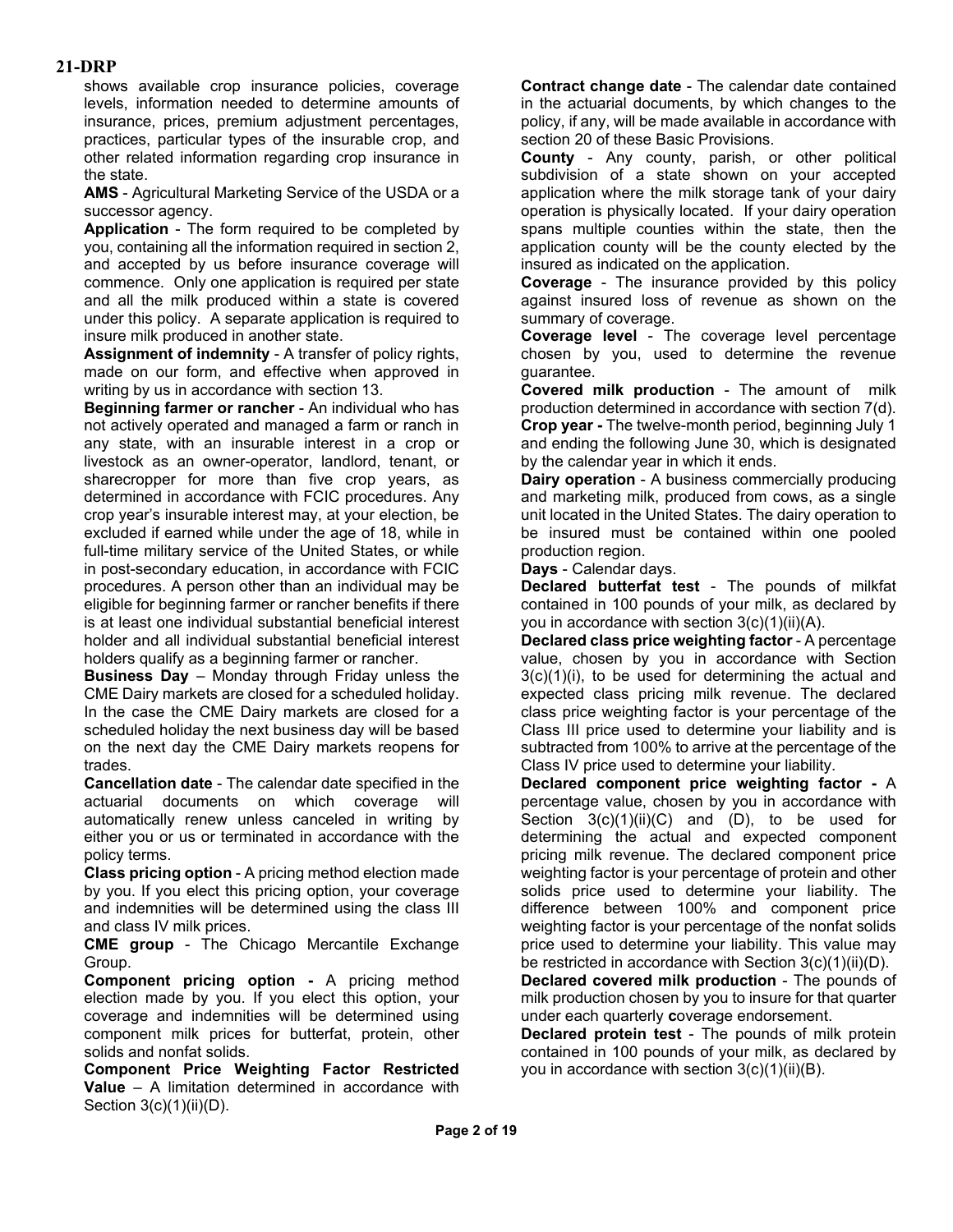**Declared share** - The percentage interest in the insured milk as an owner at the time insurance attaches and indicated on the quarterly coverage endorsement. **Delinquent debt** - Has the same meaning as the term defined in 7 CFR part 400, subpart U.

**DRP-CEE** - The Dairy Revenue Protection Commodity Exchange Endorsement applicable for the crop year.

**Effective date** - The date coverage begins, as shown in the quarterly coverage endorsement. The effective date will always be the date the prices were published on the RMA website corresponding to your purchase date.

**End of quarterly insurance period, date of** - The date the insurance coverage provided by the quarterly coverage endorsement ceases.

**Expected butterfat price** - The price determined in accordance with the DRP-CEE as shown in the actuarial documents.

**Expected class III milk price** - The price determined in accordance with the DRP-CEE as shown in the actuarial documents.

**Expected class IV milk price** - The price determined in accordance with the DRP-CEE as shown in the actuarial documents.

**Expected class pricing milk revenue** - The value determined by summing the expected class III milk price,  $E(P^{\text{III}})$ , multiplied by the declared class price weighting factor, W, the expected class IV milk price,  $E(P^{\mathsf{IV}})$ , multiplied by one minus the declared class price weighting factor, 1-W; then multiplying that sum by the declared covered milk production, Q; divided by 100. That is,  $((E(P^{III}) \times W) + E(P^{IV}) \times (1 - W)) \times Q \div 100$ .

**Expected component pricing milk revenue** - The value determined by summing the expected butterfat price, E(P<sup>B</sup>), multiplied by the declared butterfat test,  $Q^B$ , the expected protein price,  $E(P^P)$ , multiplied by the declared protein test,  $Q^P$ , and the expected other solids price,  $E(P^{OS})$ , multiplied by the other solids test,  $Q^{OS}$ , multiplied by the declared component price weighting factor, W, plus the expected butterfat price,  $E(P^B)$ , multiplied by the declared butterfat test,  $Q^B$ , plus the expected nonfat solids price,  $E(P^N)$ , multiplied by the declared protein test,  $Q^P$ , plus 5.7, multiplied by one minus the declared component price weighting factor, 1-W; then multiplying that sum by the declared covered milk production, Q; divided by 100. That is, [( $\mathsf{E}(\mathsf{P}^{\texttt{B}}) \times \mathsf{Q}^{\texttt{B}}$ +  $E(P^P)$  ×  $Q^P$  +  $E(P^{OS})$  ×  $Q^{OS}$ ) x W + ( $E(P^B)$  ×  $Q^B$  +  $E(P^N)$  $x (Q<sup>P</sup> + 5.7)$ )  $x (1 - W)$ ]  $\times Q + 100$ .

**Expected milk production per cow** - The pounds determined in accordance with the DRP-CEE as shown in the actuarial documents.

**Expected nonfat solids price -** The price determined in accordance with the DRP-CEE as shown in the actuarial documents.

**Expected other solids price** - The price determined in accordance with the DRP-CEE as shown in the actuarial documents.

**Expected protein price** - The price determined in accordance with the DRP-CEE as shown in the actuarial documents.

**Expected revenue guarantee** - The milk revenue calculated for the quarterly insurance period used for determining coverage under this policy, calculated as:

- (a) If you elect the class pricing option, then expected revenue guarantee equals the expected class pricing milk revenue times your coverage level.
- (b) If you elect the component pricing option, then expected revenue guarantee equals the expected component pricing milk revenue times your coverage level.

**FCIC** - The Federal Crop Insurance Corporation, a wholly owned government corporation and agency within USDA.

**Final butterfat test** - The amount of butterfat determined in accordance with section 7(e).

**Final class pricing milk revenue** - The value determined by summing the expected class III milk price,  $E(P^{III})$ , multiplied by the declared class price weighting factor, W, the expected class IV milk price,  $E(P^{\{V\}})$ , multiplied by one minus the declared class price weighting factor, 1-W; then multiplying that sum by the covered milk production, Q; divided by 100. That is,  $(E(P^{\text{III}}) \times W + E(P^{\text{IV}}) \times (1 - W)) \times Q \div 100.$ 

**Final component pricing milk revenue** - The value determined by summing the expected butterfat price,  $E(P^B)$ , multiplied by the final butterfat test,  $Q^B$ , the expected protein price,  $E(P^P)$ , multiplied by the final protein test,  $Q^P$ , and the expected other solids price,  $E(P^{OS})$ , multiplied by the other solids test,  $Q^{OS}$ , multiplied by the declared component price weighting factor, W, plus the expected butterfat price,  $P^B$ , multiplied by the final butterfat test,  $Q^B$ , plus the expected nonfat solids price,  $P<sup>N</sup>$ , multiplied by the final protein test,  $Q^P$ , plus 5.7, multiplied by one minus the declared component price weighting factor, 1-W; then multiplying that sum by the covered milk production, Q; divided by 100. That is,  $[(P^B \times Q^B + P^P \times Q^P + P^{OS} \times$  $Q^{OS}$ ) x W + ( $P^B \times Q^B$  +  $P^N$  x ( $Q^P$  + 5.7)) x (1 - *W*)]  $\times$  Q ÷ 100.

**Final protein test** - The amount of protein determined in accordance with section 7(e).

**Final revenue guarantee -** The milk revenue calculated for the quarterly insurance period used for determining indemnities under this policy, calculated as:

- (a) If you elect the class pricing option, then the final revenue guarantee equals the final class pricing milk revenue times your coverage level.
- (b) If you elect the component pricing option, then the final revenue guarantee equals the final component pricing milk revenue times your coverage level.

**Insured** - The named person as shown on the application accepted by us. This term does not extend to any other person having a share or interest in the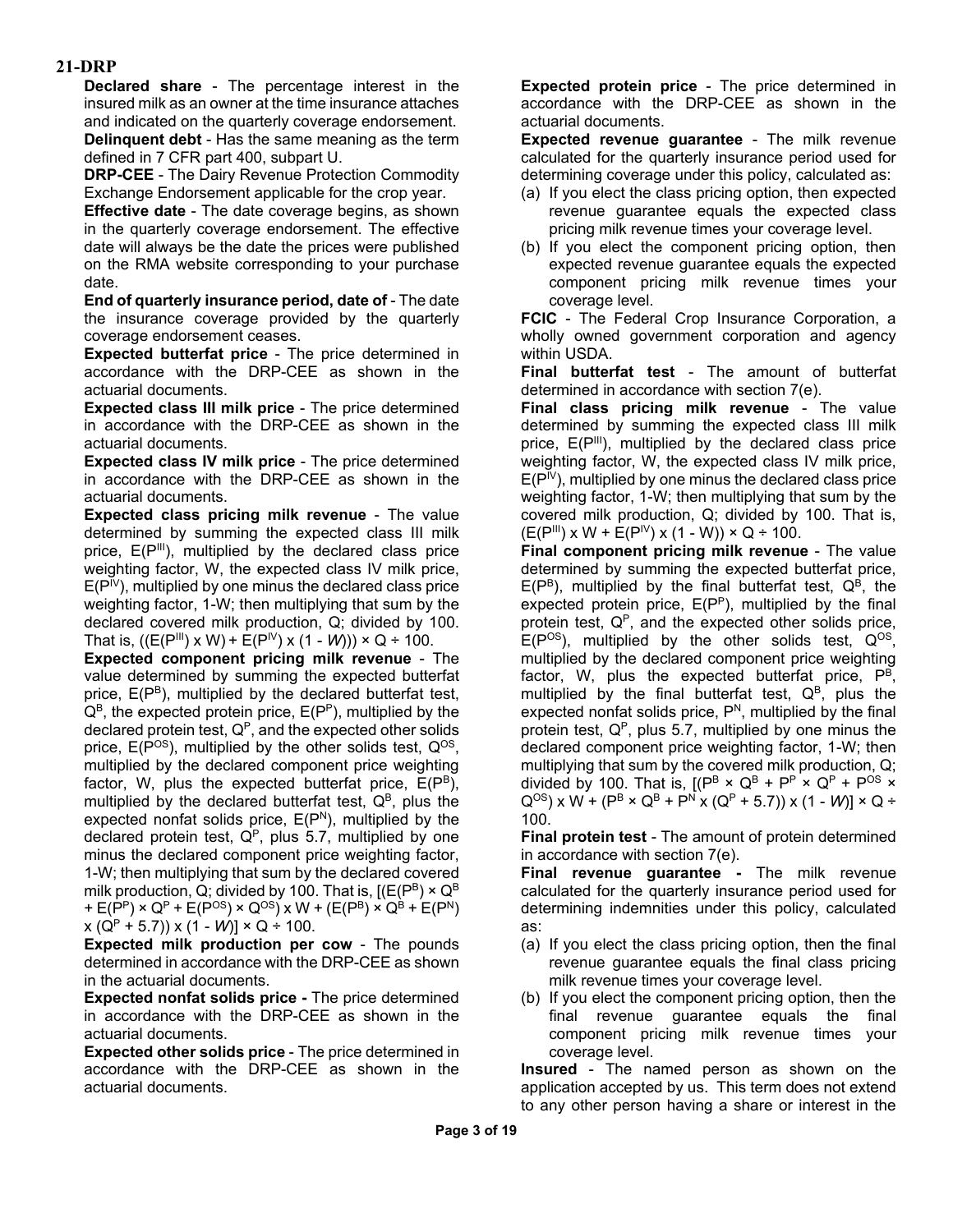animals, such as a partnership, landlord, or any other person unless also specifically indicated on the application as the insured.

**Liability -** The maximum amount payable under this policy for any given quarterly coverage endorsement. The liability equals the expected revenue guarantee x declared share x protection factor.

**Limit movement** - The maximum price change based on the CME group current daily price limit for milk or dairy commodity futures.

**Limited resource farmer or rancher** - Has the same meaning as the term defined by USDA at [https://lrftool.sc.egov.usda.gov/LRP\\_Definition.aspx](https://lrftool.sc.egov.usda.gov/LRP_Definition.aspx) or successor website.

**Milk** – Grade A or Grade B milk produced from any species of domesticated mammal of the family Bovidae commonly grown for production of dairy products, also referred to as dairy cows.

**Milk marketings** - The total amount of milk sold by the insured dairy operation during the quarterly insurance period and for which the dairy operation has proof of sale.

**Milk marketing records** - The supporting documents that provide the information required in section 3(d).

**Milk production worksheet** - A report submitted by you on our form showing for each month your milk marketings and, if applicable, the butterfat test and protein test during the months insured under this policy for the applicable quarterly coverage endorsements in accordance with section 3(d).

**NASS** - National Agricultural Statistics Service of the USDA.

**Notice of probable loss** - Our notice to you of a probable loss on your insured milk.

**Offset**- The act of deducting one amount from another amount.

**Other solids test** - The pounds of other milk solids contained in 100 pounds of your milk, fixed at 5.7 pounds.

**Person** - An individual, partnership, association, corporation, estate, trust, or other legal entity, and wherever applicable, a State or a political subdivision or agency of a State. "Person" does not include the United States Government or any agency thereof.

**Policy** - The agreement between you and us to insure an agricultural commodity consisting of the accepted application, these provisions, the Special Provisions, the DRP-CEE, the quarterly coverage endorsement, the actuarial documents for the insured commodity and the applicable regulations published in 7 CFR chapter IV.

**Pooled production region(s)** - The states within a region, as specified in the DRP-CEE.

**Premium** - The amount you owe us for coverage based on the liability during the quarter in accordance with section 5.

**Premium billing date** - The earliest date upon which you will be billed for the quarterly insurance period selected on your quarterly coverage endorsement. The premium billing date is contained in the actuarial documents.

**Protection factor** - A numeric value chosen by you for each type and practice in accordance with section  $3(c)(6)(i)$ .

**Quarter** - A three-month time period designated in the actuarial documents.

**Quarterly coverage endorsement** - An endorsement to the policy necessary to provide coverage that includes information about the quarterly insurance period and coverage options.

**Quarterly Insurance period** - The three-month period, corresponding to up to five of the eight quarters for which coverage is available under the quarterly coverage endorsement, designated in the summary of coverage to which this policy is applicable. For example: from July 1 to September 15 the practices 801 – 805 are available, from September 16 – December 16 the practices 802 – 806 are available and June  $16 -$  June 30 the practices  $805 - 808$  are available. See the actuarial documents for additional detail on insurable quarterly insurance periods.

**RMA** - Risk Management Agency, an agency within USDA.

**RMA's website -** A website hosted by RMA and located at [https://www.rma.usda.gov/ o](https://www.rma.usda.gov/)r a successor website.

**Sales closing date** - The sales closing date is each day, in the specified sales timeframe, during which coverage is available for purchase.

**Sales period** - The period of time that begins when the coverage prices and rates are validated and ends at 9:00 AM Central time of the following business day in which you can purchase quarterly endorsements.

**Sales period begin date** - A date contained in the actuarial documents citing the first date coverage for a specific quarterly insurance period becomes available to be offered for the crop year.

**Sales period end date** - A date contained in the actuarial documents citing the last date coverage for a specified quarterly insurance period will be available to be offered for the crop year.

**Share** - The lesser of your percentage interest in the insured milk as an owner at the time insurance attaches or at the time of sale. Persons who lease or hold some other interest in the milk other than as an owner are not considered to have a share in the milk.

**Special Provisions -** The part of the policy that contains specific provisions of insurance for each insured crop that may vary by geographic area.

**State** - The state shown on your accepted application. **Substantial beneficial interest** - An interest held by any person of at least ten percent in you (e.g., there are two partnerships that each have a 50 percent interest in you and each partnership is made up of two individuals, each with a 50 percent share in the partnership. In this case, each individual would be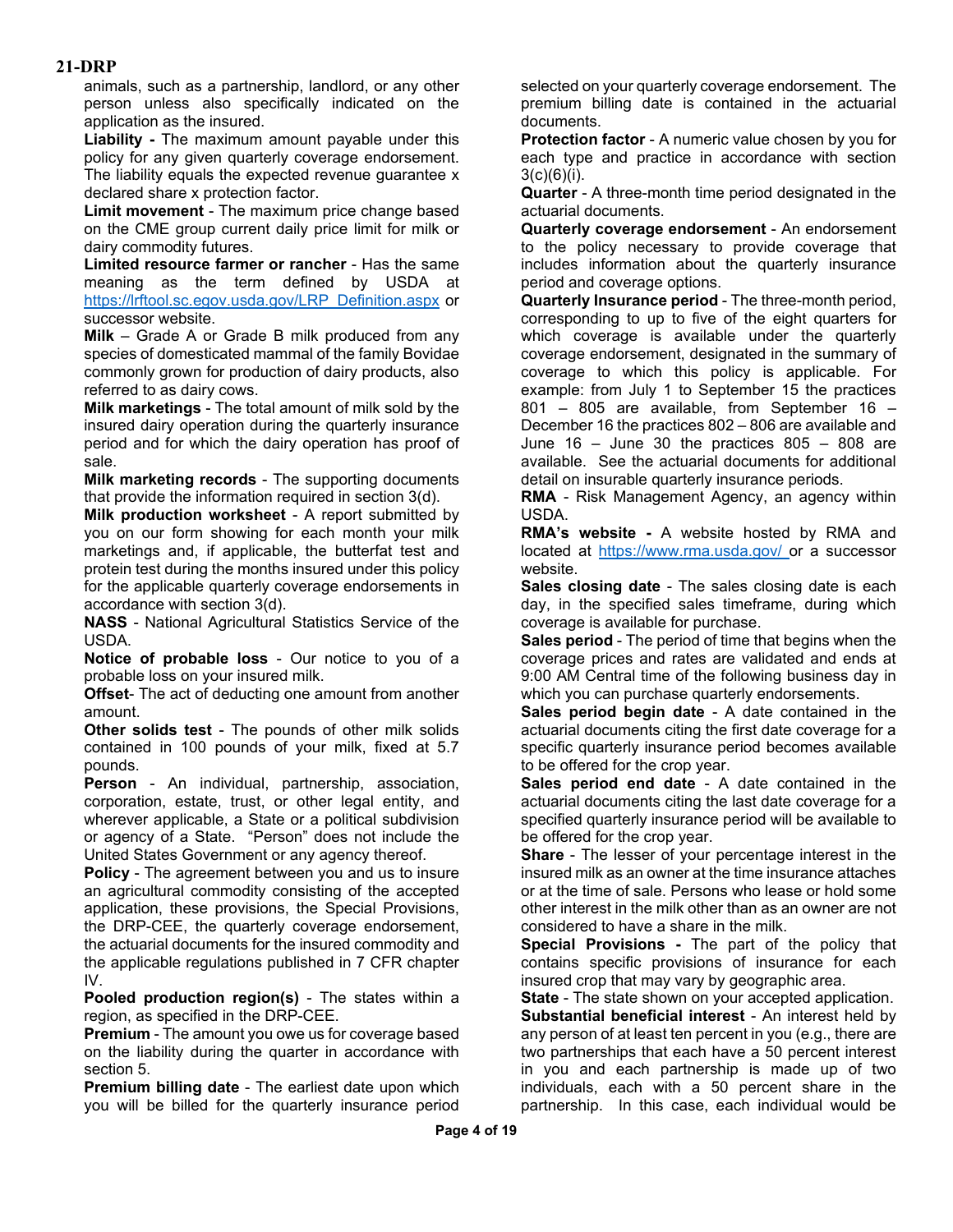considered to have a 25 percent interest in you, and both the partnerships and the individuals would have a substantial beneficial interest in you.The spouses of the individuals would not be considered to have a substantial beneficial interest unless the spouse was one of the individuals that made up the partnership. However, if each partnership is made up of six individuals with equal interests, then each would only have an 8.33 percent interest in you and although the partnership would still have a substantial beneficial interest in you, the individuals would not for the purposes of reporting in section 2). The spouse of any individual applicant or individual insured will be presumed to have a substantial beneficial interest in the applicant or insured unless the spouses can prove they are legally separated or otherwise legally separate under the applicable State dissolution of marriage laws. Any child of an individual applicant or individual insured will not be considered to have a substantial beneficial interest in the applicant or insured unless the child has a separate legal interest in such person.

**Summary of coverage** - Our statement to you, based upon your quarterly coverage endorsement, specifying the quarterly insurance period, coverage options, liability and the premium.

**Termination date** - The calendar date contained in the actuarial documents upon which your insurance ceases to be in effect because of nonpayment of any amount due us under the policy, including premium.

**USDA** - The United States Department of Agriculture.

**Veteran Farmer or Rancher** – An individual who has served in the active military, naval, or air service in the Armed Forces, and was discharged or released under conditions other than dishonorable in the Armed Forces, and: has not operated a farm or ranch; has operated a farm or ranch for not more than five years; or is a veteran who has first obtained status as a veteran during the most recent five-year period. A person other than an individual may be eligible for veteran farmer or rancher benefits if there is at least one individual substantial beneficial interest holder and all substantial beneficial interest holders qualify as a veteran farmer or rancher, unless the substantial beneficial interest holder is a spouse. A spouse's veteran farmer or rancher status does not impact whether an individual is considered a veteran farmer or rancher

**Void** - When the Policy is considered not to have existed for a crop year.

**Yield adjustment factor** - The factor determined by dividing actual milk production per cow by expected milk production per cow.

#### **2. Life of Policy, Cancellation, and Termination**

(a) The application must be completed by you and received by us not later than the sales closing date. If cancellation or termination of insurance coverage occurs for any reason, including but not limited to indebtedness, suspension, debarment, disqualification, cancellation by you or us or violation of the controlled substance provisions of the Food Security Act of 1985, a new application must be filed for the crop.

- (b) Coverage will not be provided if you are ineligible under the policy or under any Federal statute or regulation.
- (c) Coverage will not be provided if your dairy operation is not contained within a pooled production region, or if you do not have a share in the milk to be insured.
- (d) This is a continuous policy and will remain in effect for each crop year following the acceptance of the original application until canceled by you in accordance with the terms of the policy or terminated by operation of the terms of the policy or by us. In accordance with section 20, FCIC may change the coverage provided from year to year.
- (e) With respect to your application for insurance:
	- (1) You must include your social security number (SSN) if you are an individual (if you are an individual applicant operating as a business, you may provide an employer identification number (EIN) but you must also provide your SSN); or
	- (2) You must include your EIN if you are a person other than an individual;
	- (3) In addition to the requirements of section 2(e)(1) or (2), you must include the following for all persons who have a substantial beneficial interest in you:
		- (i) The SSN for individuals; or
		- (ii) The EIN for persons other than individuals and the SSNs for all individuals that comprise the person with the EIN if such individuals have a substantial beneficial interest in you;
	- (4) You must include:
		- (i) Your election of plan of insurance; state; county; the crop 'milk'; and any other material information required on the application to insure your milk; and
		- (ii) All information required in section  $2(e)(4)(i)$ or your application will not be accepted and no coverage will be provided;
	- (5) Your application will not be accepted and no insurance will be provided for the year of application if the application does not contain your SSN or EIN. If your application contains an incorrect SSN or EIN for you, your application will be considered not to have been accepted, no insurance will be provided for the year of application and for any subsequent crop years, as applicable, and such policies will be void if:
		- (i) Such number is not corrected by you; or
		- (ii) You correct the SSN or EIN but: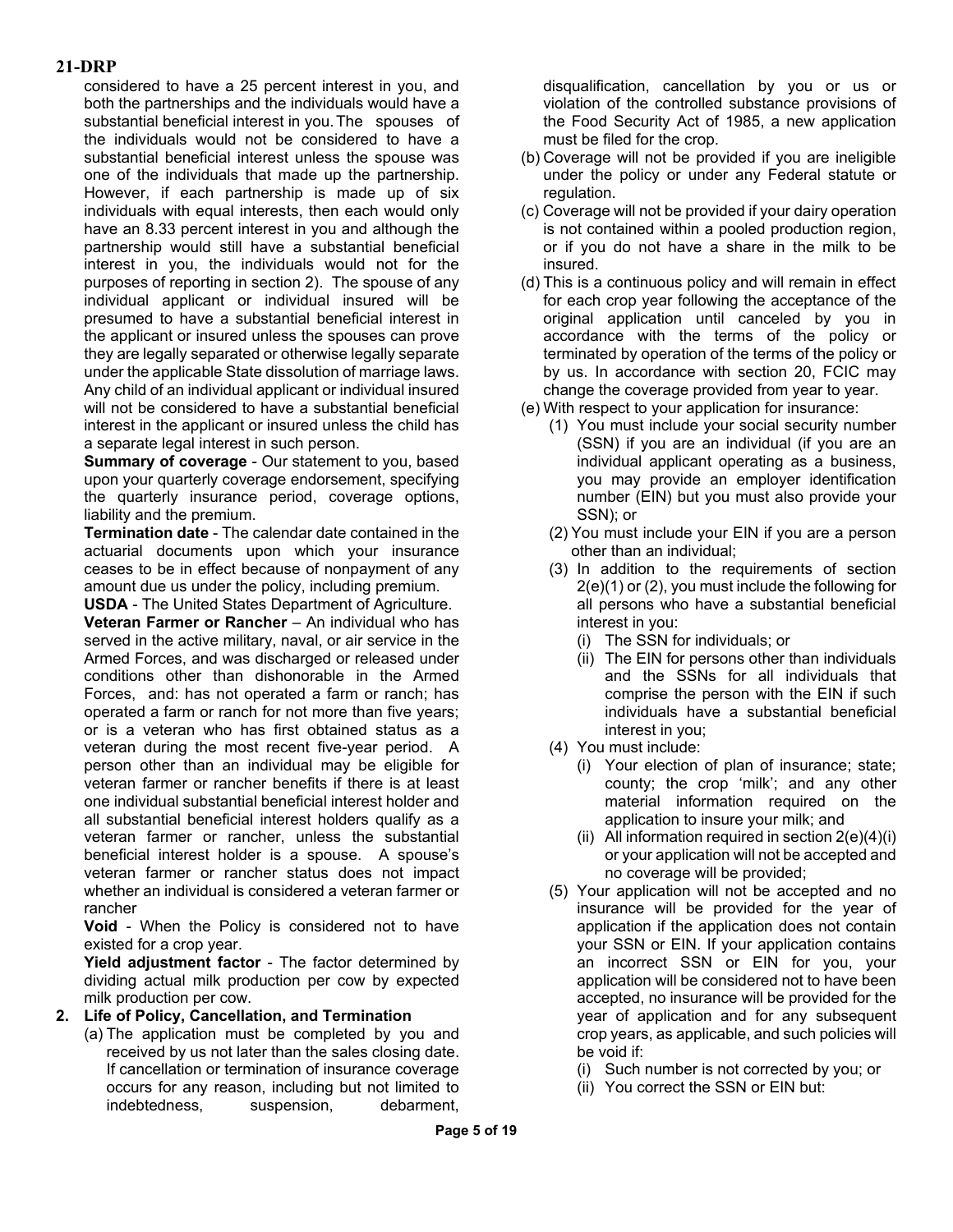- (A) You cannot prove that any error was inadvertent (Simply stating the error was inadvertent is not sufficient to prove the error was inadvertent); or
- (B) It is determined that the incorrect number would have allowed you to obtain disproportionate benefits under the crop insurance program, you are determined to be ineligible for insurance or you could avoid an obligation or requirement under any State or Federal law;
- (6) With respect to persons with a substantial beneficial interest in you:
	- (i) The coverage for all expected revenue included on your application will be reduced proportionately by the percentage interest in you of persons with a substantial beneficial interest in you (presumed to be 50 percent for spouses of individuals) if the SSNs or EINs of such persons are included on your application, the SSNs or EINs are correct, and the persons with a substantial beneficial interest in you are ineligible for insurance;
	- (ii) Your policies for all commodities included on your application, and for all applicable crop years, will be void if the SSN or EIN of any person with a substantial beneficial interest in you is incorrect or is not included on your application and:
		- (A) Such number is not corrected or provided by you, as applicable;
		- (B) You cannot prove that any error or omission was inadvertent (Simply stating the error or omission was inadvertent is not sufficient to prove the error or omission was inadvertent); or
		- (C) Even after the correct SSN or EIN is provided by you, it is determined that the incorrect or omitted SSN or EIN would have allowed you to obtain disproportionate benefits under the crop insurance program, the person with a substantial beneficial interest in you is determined to be ineligible for insurance, or you or the person with a substantial beneficial interest in you could avoid an obligation or requirement under any State or Federal law; or
	- (iii) Except as provided in sections  $2(e)(6)(ii)(B)$  and  $(C)$ , your policies will not be voided if you subsequently provide the correct SSN or EIN for persons with a substantial beneficial interest in you and the persons are eligible for insurance;
- (7) When any of your policies are void under sections  $2(e)(5)$  or  $(6)$ :
	- (i) You must repay any indemnity that may have been paid for all applicable commodities and any crop years determined by us;
	- (ii) Even though the policies are void, you will still be required to pay an amount equal to 20 percent of the premium that you would otherwise be required to pay; and
	- (iii) If you previously paid premium or administrative fees, any amount in excess of the amount required in section 2(e)(7)(ii) will be returned to you;
- (8) Notwithstanding any of the provisions in this section, if you certify to an incorrect SSN or EIN, or receive an indemnity and the SSN or EIN was not correct, you may be subject to civil, criminal or administrative sanctions;
- (9) If any of the information regarding persons with a substantial beneficial interest in you changes after the cancellation date for the previous crop year, you must revise your application by the cancellation date for the current crop year to reflect the correct information. However, if such information changed less than 30 days before the cancellation date for the current crop year, you must revise your application by the cancellation date for the next crop year. If you fail to provide the required revisions, the provisions in section 2(e)(6) will apply; and
- (10)If you are, or a person with a substantial beneficial interest in you is, not eligible to obtain a SSN or EIN, whichever is required, you must request an assigned number for the purposes of this policy from us:
	- (i) A number will be provided only if you can demonstrate you are, or a person with a substantial beneficial interest in you is, eligible to receive Federal benefits;
	- (ii) If a number cannot be provided for you in accordance with section 2(e)(10)(i), your application will not be accepted; or
	- (iii) If a number cannot be provided for any person with a substantial beneficial interest in you in accordance with section 2(e)(10)(i), the amount of coverage for all crops on the application will be reduced proportionately by the percentage interest of such person in you.
- (f) After acceptance of the application, you may not cancel this policy for the initial crop year. Thereafter, the policy will continue in force for each succeeding crop year unless canceled or terminated as provided below.
- (g) Either you or we may cancel this policy after the initial crop year by providing written notice to the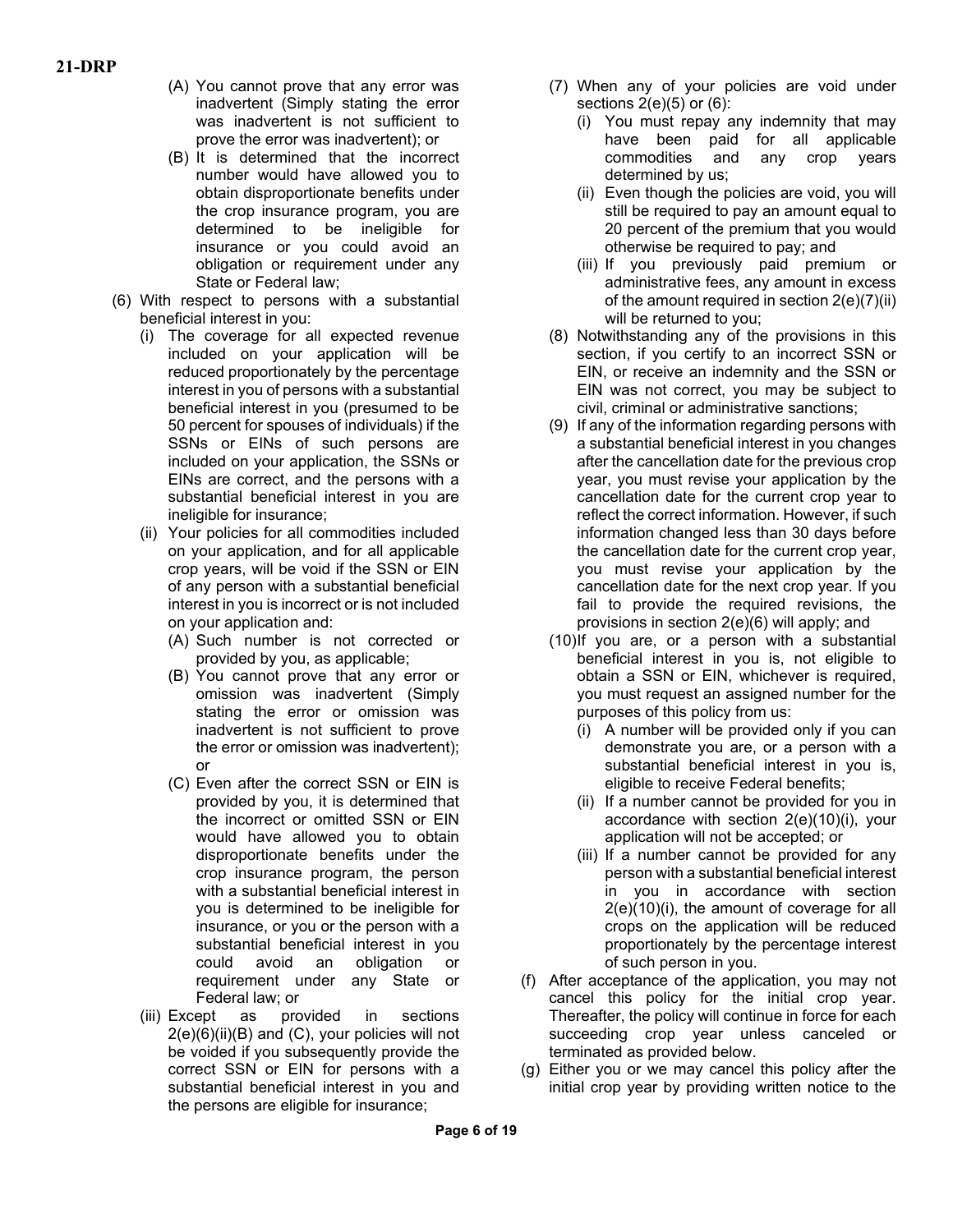other on or before the cancellation date in accordance with section 2(l).

- (h) Any amount due to us for any policy authorized under the Act will be offset from any indemnity due you for this or any other crop insured with us under the authority of the Act.
	- (1) Even if your claim has not yet been paid, you must still pay the premium on or before the termination date for you to remain eligible for insurance.
	- (2) If you and we agree, your premium can be offset from any indemnity payment due you, even if it is prior to the billing date of the premium.
	- (3) If we offset any amount due us from an indemnity owed to you, the date of payment for the purpose of determining whether you have a delinquent debt will be the date that you submit the claim for indemnity in accordance with section 7 (Determining Indemnities).
- (i) A delinquent debt for any policy will make you ineligible to obtain crop insurance authorized under the Act for any subsequent crop year and result in termination of all policies in accordance with section 2(i)(2).
	- (1) With respect to ineligibility:
		- (i) Ineligibility for crop insurance will be effective on:
			- (A) The date that a policy was terminated in accordance with section 2(i)(2) for the crop for which you failed to pay premium, an administrative fee, or any related interest owed, as applicable;
			- (B) The payment due date contained in any notification of indebtedness for any overpaid indemnity if you fail to pay the amount owed, including any related interest owed, as applicable, by such due date; or
			- (C) The termination date for the crop year prior to the crop year in which a scheduled payment is due under a written payment agreement if you fail to pay the amount owed by any payment date in any agreement to pay the debt;
		- (ii) If you are ineligible and a policy has been terminated in accordance with section 2(i)(2), you will not receive any indemnity and such ineligibility and termination of the policy may affect your eligibility for benefits under other USDA programs. Any indemnity payment that may be owed for the policy before it has been terminated will remain owed to you, but may be offset in accordance with section 2(h), unless your policy was terminated in accordance with sections  $2(i)(2)(i)(A)$ ,  $(B)$ , or  $(D)$ .
- (2) With respect to termination:
	- (i) Termination will be effective on:
		- (A) For a policy with unpaid administrative fees or premiums, the termination date immediately subsequent to the billing date for the crop year (For policies which the sales closing date is prior to the termination date, such policies will terminate for the current crop year even if insurance attached prior to the termination date. Such termination will be considered effective as of the sales closing date and no insurance will be considered to have attached for the crop year and no indemnity will be owed);
		- (B) For a policy with other amounts due, the termination date immediately following the date you have a delinquent debt (For policies for which the sales closing date is prior to the termination date, such policies will terminate for the current crop year even if insurance attached prior to the termination date. Such termination will be considered effective as of the sales closing date and no insurance will be considered to have attached for the crop year and no indemnity will be owed);
		- (C) For all other policies that are issued by us under the authority of the Act, the termination date that coincides with the termination date for the policy with the delinquent debt or, if there is no coincidental termination date, the termination date immediately following the date you become ineligible;
		- (D) For execution of a written payment agreement and failure to make any scheduled payment, the termination date for the crop year prior to the crop year in which you failed to make the scheduled payment (for this purpose only, the crop year will start the day after the termination date and end on the next termination date, e.g., if the termination date is November 30 and you fail to make a payment on November 15, 2019, your policy will terminate on November 30, 2018, for the 2019 crop year); or
	- (ii) For all policies terminated under sections  $2(i)(2)(i)(A)$ ,  $(B)$ , or  $(D)$ , any indemnities paid subsequent to the termination date must be repaid.
	- (iii) Once the policy is terminated, it cannot be reinstated for the current crop year unless: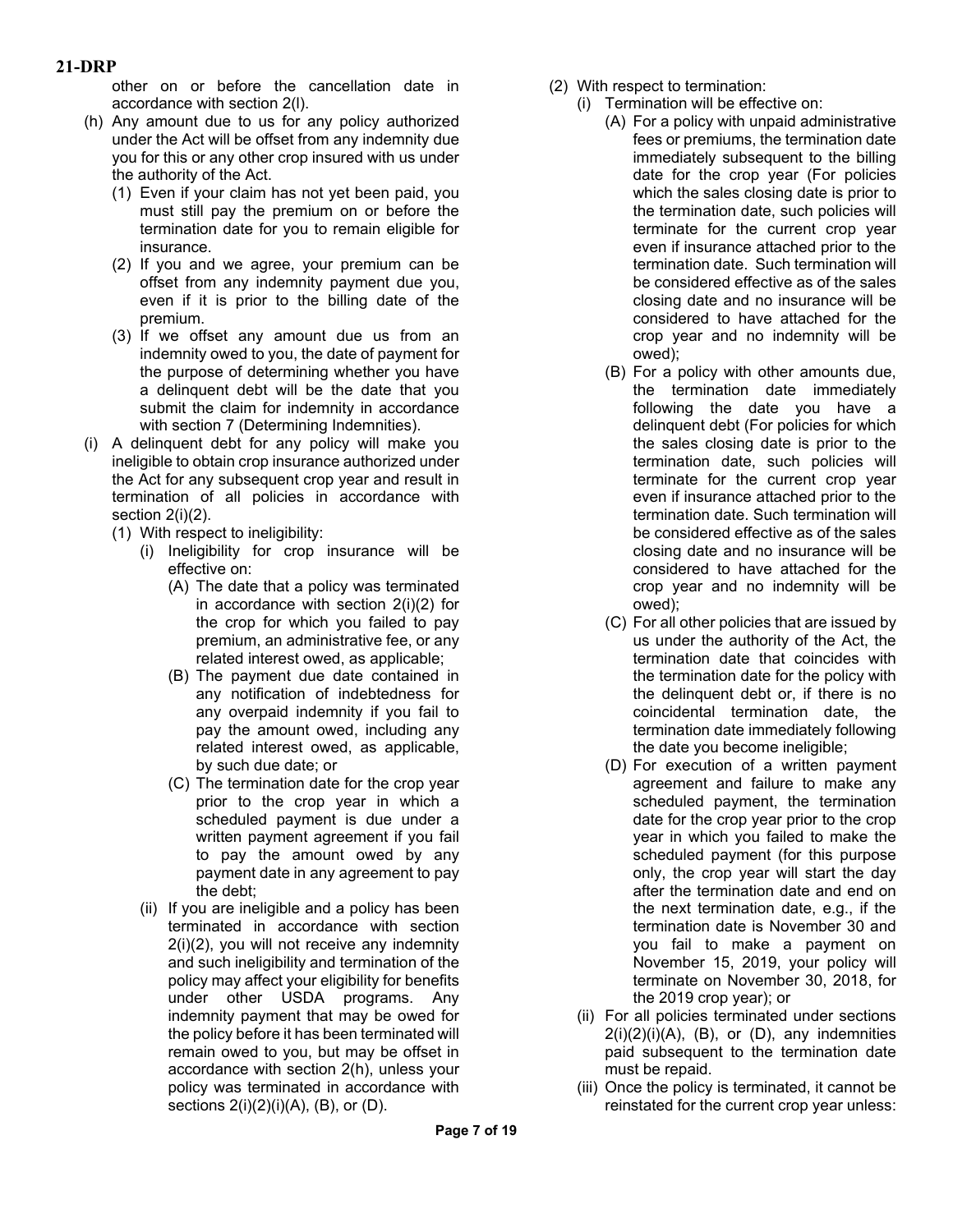- (A) The termination was in error;
- (B) The Administrator of the Risk Management Agency, at his or her sole discretion, determines that the following are met:
	- (1) In accordance with 7 CFR part 400, subpart U, and FCIC issued procedures, you provide documentation that your failure to pay your debt is due to an unforeseen or unavoidable event or an extraordinary weather event that created an impossible situation for you to make timely payment;
	- (2) You remit full payment of the delinquent debt owed to us or FCIC with your request submitted in accordance with section 2(i)(2)(iii)(B)(3); and
- (3) You submit a written request for reinstatement of your policy to us no later than 60 days after the termination date or the missed payment date of a previously executed written payment agreement, or in the case of overpaid indemnity or any amount that became due after the termination date, the due date specified in the notice to you of the amount due, if applicable.
	- (i) If authorization for reinstatement, as defined in 7 CFR part 400, subpart U, is granted, your policies will be reinstated effective at the beginning of the crop year for which you were determined ineligible, and you will be entitled to all applicable benefits under such policies, provided you meet all eligibility requirements and comply with the terms of the policy; and
	- (ii) There is no evidence of fraud or misrepresentation; or
- (C) We determine that, in accordance with 7 CFR part 400, subpart U, and FCIC issued procedures, the following are met:
	- (1) You can demonstrate:
		- (i) You made timely payment for the amount of premium owed but you inadvertently omitted some small amount, such as the most recent month's interest or a small administrative fee;
		- (ii) The amount of the payment was clearly transposed from the amount that was otherwise due (For example, you owed \$892 but you paid \$829); or
		- (iii) You timely made the full payment of the amount owed but the delivery of that payment was delayed, and was postmarked no more than seven calendar days after the termination date or the

missed payment date of a previously executed written payment agreement, or in the case of overpaid indemnity or any amount that became due after the termination date, the due date specified in a notice to you of an amount due, as applicable.

- (2) You remit full payment of the delinquent debt owed to us; and
- (3) You submit a written request for reinstatement of your policy to us in accordance with 7 CFR part 400, subpart U, and applicable procedures no later than 30 days after the termination date or the missed payment date of a previously executed written payment agreement, or in the case of overpaid indemnity or any amount that became due after the termination date, the due date specified in the notice to you of the amount due, if applicable; and
- (4) If authorization for reinstatement, as defined in 7 CFR part 400, subpart U, is granted, your policies will be reinstated effective at the beginning of the crop year for which you were determined ineligible, and you will be entitled to all applicable benefits under such policies, provided you meet all eligibility requirements and comply with the terms of the policy; and
- (5) There is no evidence of fraud or misrepresentation.
	- (iv) A determination made under:
		- (A) Section  $2(i)(2)(iii)(B)$  may only be appealed to the National Appeals Division in accordance with 7 CFR part 11; and
		- (B) Section  $2(i)(2)(iii)(C)$  may only be appealed in accordance with section 19.
- (3) To regain eligibility, you must:
	- (i) Repay the delinquent debt in full;
	- (ii) Execute a written payment agreement, in accordance with 7 CFR part 400, subpart U, and make payments in accordance with the agreement; or
	- (iii) Have your debts discharged in bankruptcy.
- (4) After you become eligible for crop or livestock insurance, if you want to obtain coverage for your crops or livestock, you must submit a new application on or before the sales closing date for the crop (Since applications for crop insurance cannot be accepted after the sales closing date, if you make any payment after the sales closing date, you cannot apply for insurance until the next available sales closing date).
- (5) For example, for the 2019 crop year, if you purchase Dairy Revenue Protection (DRP), with a termination date of December 31, 2020 and you do not pay the premium or other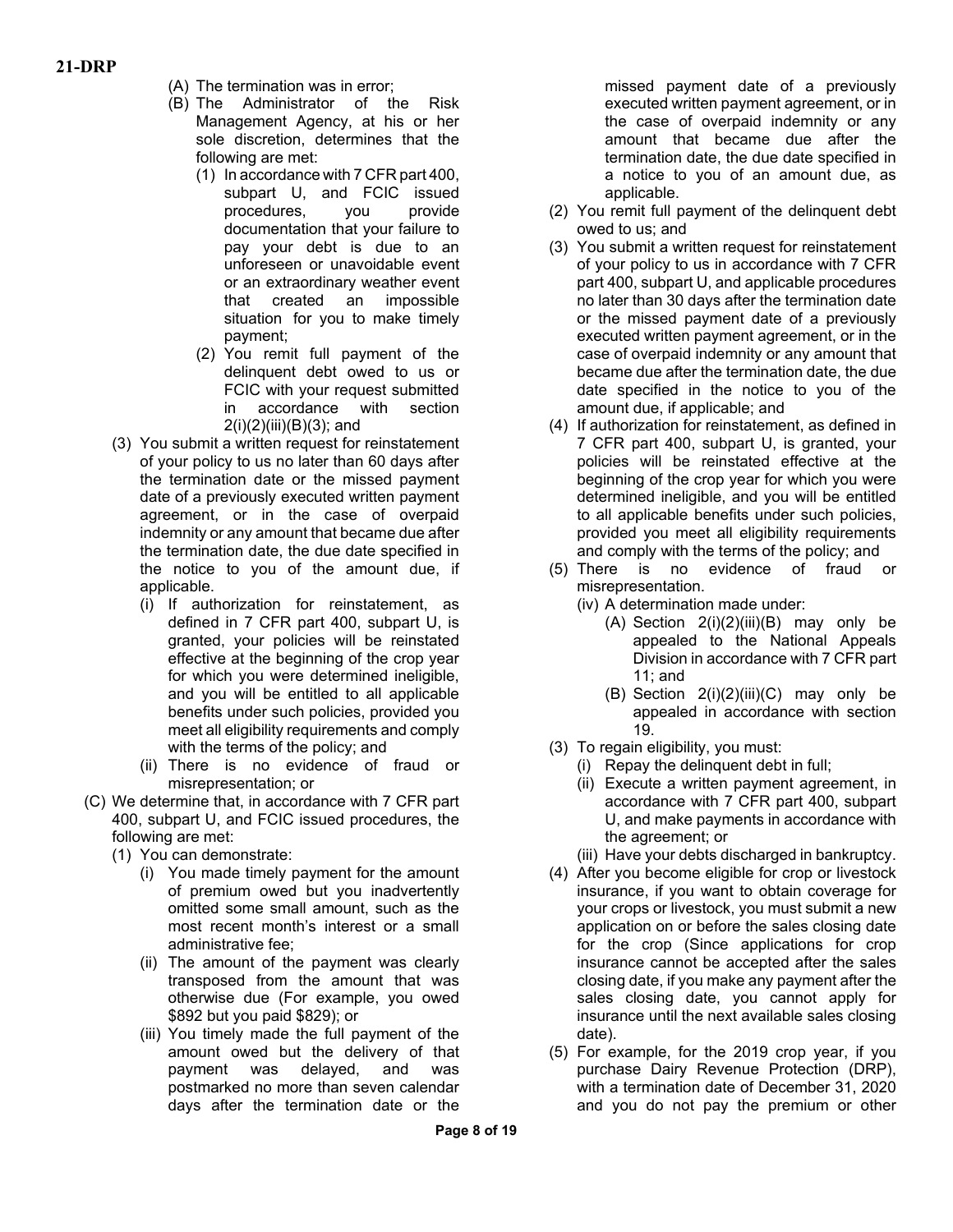amounts due for DRP by the termination date, your livestock policies will terminate retroactive to the sales closing date that is immediately subsequent to the sales period for which the premium is delinquent, even if insurance has already attached to a subsequent sales period. The ineligibility date would be December 31, 2020. In accordance with section  $2 \text{ (i)}(2)(i)(C)$ , for any other policy issued under the authority of the Federal Crop Insurance Act that does not have the same termination date of December 31, the termination for such other policy will be effective on the termination date following when a policyholder becomes ineligible. For example, a producer purchased a Dairy Revenue Protection quarterly coverage endorsement on December 3, 2018 and did not pay the premium by the premium due date and subsequently purchased a Federal reinsured corn policy on March 15, 2019. The Dairy Revenue Protection policy is terminated December 31, 2020, and the producer is ineligible for any livestock plan of insurance as of the next sales closing date after December 3, 2018. However, the Federal reinsured corn policy would remain in effect for 2020 and would be terminated as of March 15, 2021 if the Dairy Revenue Protection premium remained delinquent. No indemnity will be due for that crop year for either crop. You will not be eligible to apply for crop insurance for any crop until after the amounts owed are paid in full or you file a petition to discharge the debt in bankruptcy.

- (6) If you are determined to be ineligible under section 2(i), persons with a substantial beneficial interest in you may also be ineligible until you become eligible again.
- (j) In cases where there has been a death, disappearance, judicially declared incompetence, or dissolution of any insured person:
	- (1) If any married individual insured dies, disappears, or is judicially declared incompetent, the named insured on the policy will automatically convert to the name of the spouse if:
		- (i) The spouse was included on the policy as having a substantial beneficial interest in the named insured; and
		- (ii) The spouse has a share of the crop.
	- (2) The provisions in section  $2(i)(3)$  will be applicable if:
		- (i) Any partner, member, shareholder, etc., of an insured entity dies, disappears, or is judicially declared incompetent, and such event automatically dissolves the entity; or
		- (ii) An individual, whose estate is left to a beneficiary other than a spouse or left to

the spouse and the criteria in section 2(j)(1) are not met, dies, disappears, or is judicially declared incompetent.

- $(3)$  If section  $2(j)(2)$  applies and the death, disappearance, or judicially declared incompetence occurred:
	- (i) More than 30 days before the cancellation date, the policy is automatically canceled as of the cancellation date and a new application must be submitted; or
	- (ii) Thirty days or less before the cancellation date, or after the cancellation date, the policy will continue in effect through the crop year immediately following the cancellation date and be automatically canceled as of the cancellation date immediately following the end of the insurance period for the crop year, unless canceled by the cancellation date prior to the start of the insurance period:
		- (A) A new application for insurance must be submitted prior to the sales closing date for coverage for the subsequent crop year; and
		- (B) Any indemnity will be paid to the person or persons determined to be beneficially entitled to the payment and such person or persons must comply with all policy provisions and pay the premium.
	- (4) If any insured entity is dissolved for reasons other than death, disappearance, or judicially declared incompetence:
		- (i) Before the cancellation date, the policy is automatically canceled as of the cancellation date and a new application must be submitted; or
	- (ii) On or after the cancellation date, the policy will continue in effect through the crop year immediately following the cancellation date and be automatically canceled as of the cancellation date immediately following the end of the insurance period for the crop year, unless canceled by the cancellation date prior to the start of the insurance period:
		- (A) A new application for insurance must be submitted prior to the sales closing date for coverage for the subsequent crop year; and
		- (B) Any indemnity will be paid to the person or persons determined to be beneficially entitled to the payment and such person or persons must comply with all policy provisions and pay the premium.
- (5) If section  $2(j)(2)$  or (4) applies, a remaining member of the insured person or the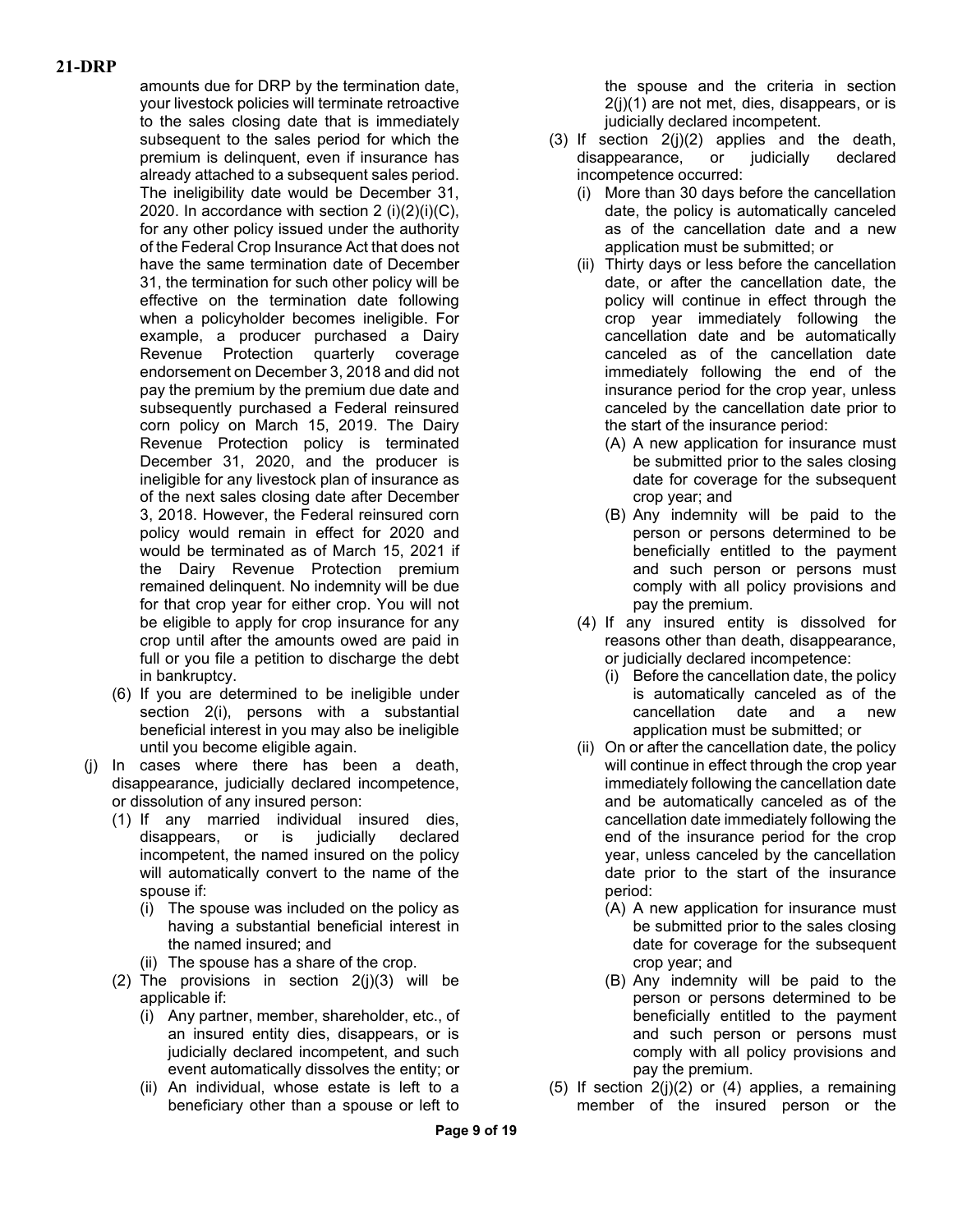beneficiary is required to report to us the death, disappearance, judicial incompetence, or other event that causes dissolution not later than the next cancellation date, except if section  $2(i)(3)(ii)$  applies, notice must be provided by the cancellation date for the next crop year. If notice is not provided timely, the provisions of section 2(j)(2) or (4) will apply retroactive to the date such notice should have been provided and any payments made after the date the policy should have been canceled must be returned.

- (k) We may cancel your policy if no premium is earned for three consecutive years.
- (l) The cancellation date is June 30 for the policy.
- (m) Any person may sign any document relative to crop insurance coverage on behalf of any other person covered by such a policy, provided that the person has a properly executed power of attorney or such other legally sufficient document authorizing such person to sign. You are still responsible for the accuracy of all information provided on your behalf and may be subject to any applicable consequences, if any information has been misreported.

## **3. Insurance Coverage**

- (a) Insurance coverage consists of your liability and premium for the quarterly insurance period, as shown on your summary of coverage.
- (b) A quarterly coverage endorsement must be submitted on our form within the sales period for each quarterly insurance period in which you desire coverage. There can be multiple quarterly coverage endorsements for the same quarterly insurance period but they cannot cover the same milk.
- (c) The quarterly coverage endorsement must include the following information, as applicable:
	- (1) You must choose either the class pricing option or the component pricing option.
		- (i) If you choose the class pricing option, you must include the declared class price weighting factor between 0 percent and 100 percent, in 5 percentage point increments.
		- (ii) If you choose the component pricing option, you must include the following information:
			- (A) The declared butterfat test elected by you can be no less than 3.25 pounds and no more than 5.5 pounds, in 0.05 pound increments;
			- (B) The declared protein test elected by you can be no less than 2.75 pounds and no more than 4.5 pounds, in 0.05 pound increments;
			- (C) Declared component price weighting factor between 0 percent and 100

percent, in 5 percentage point increments; and

- (D)In the event a protein price or other solids price is not published but a nonfat solids price is published, the components of butterfat, protein and other solids will not be available for purchase on that day but the butterfat and nonfat solids will be available for purchase. In that case, declared component price weighting factor must equal 0.00. Likewise, if the nonfat solids price is not published but the protein price and other solids price are published, the components of butterfat and nonfat solids will not be available for purchase that day, but the butterfat, protein and other solids will be available for purchase. In that case, declared component price weighting factor must equal 1.00.
- (2) Your selected quarterly insurance period;
- (3) Your declared covered milk production;
- (4) Your coverage level (You must choose a coverage level between 80 and 95 percent, in increments of five percentage points, and you may choose a different coverage level for each type and practice indicated on the quarterly coverage endorsement);
- (5) Your declared share at time coverage begins (You must provide the name(s) of other persons sharing in the insured milk if applicable); and
- (6) Your selected protection factor (You must choose a protection factor between 1.00 and 1.5 in 0.05 increments and you may choose a different protection factor for each type and practice indicated on the quarterly coverage endorsement).
- (d) Your milk production worksheet is due in the event of loss in accordance with section 7(b).
	- (1) The milk production worksheet must be accompanied by milk marketing records corresponding to the quarter insured from the insured dairy operation's milk cooperative or milk handler that provides records of the actual milk deliveries and, if applicable, the component levels in the milk sold.
	- (2) The milk marketing records shall show:
		- (i) The name, address, and payroll number or similar identifier of the producer;
		- (ii) The daily and total pounds, and the month and dates such milk was received from that producer; and
		- (iii) If the component price option elected, the total pounds of butterfat and protein contained in the producer's milk.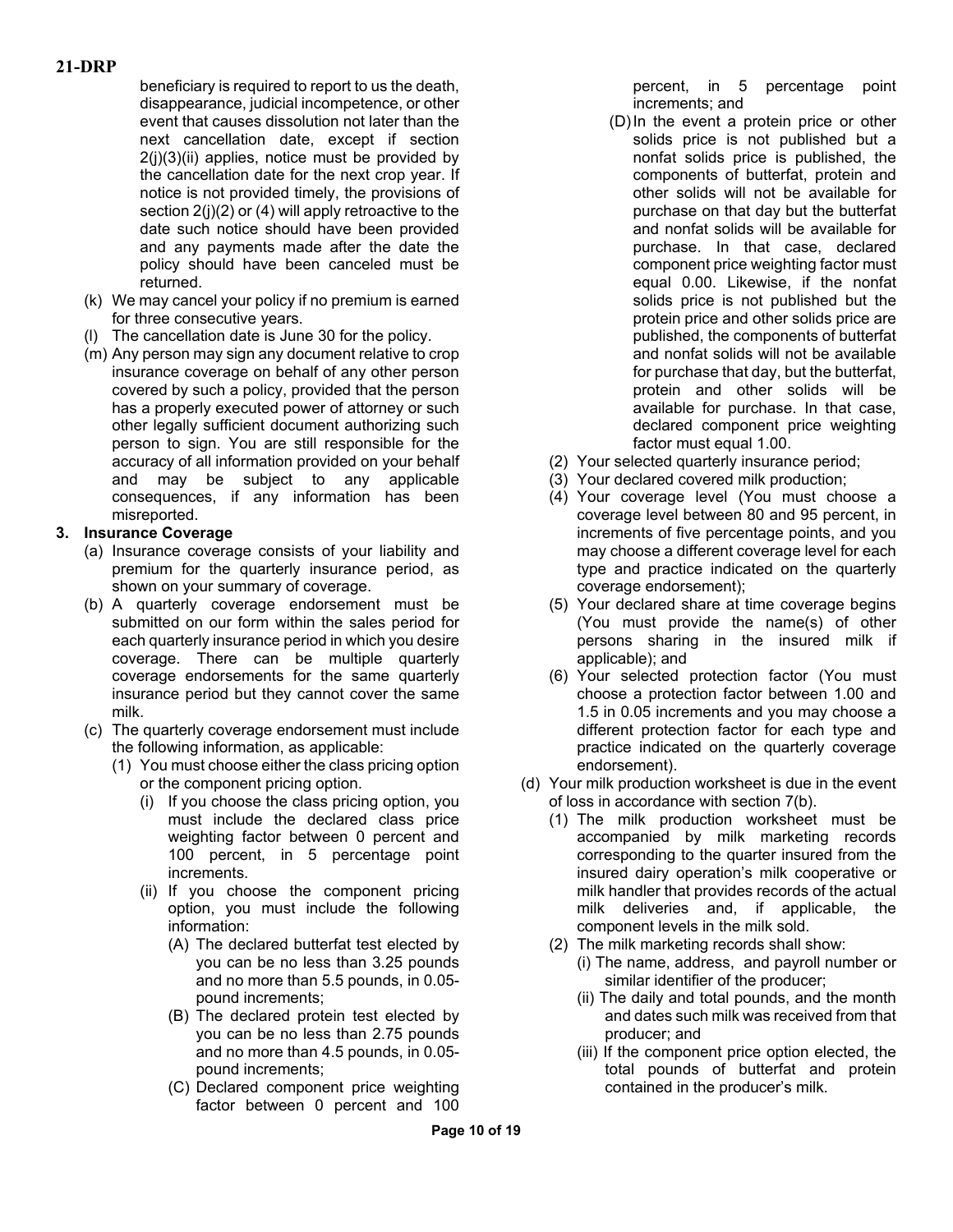- (e) No indemnity will be due you, but you will still be responsible for any premiums owed, if we find that your milk production worksheet:
	- (1) Is not supported by written verifiable records to support the information provided in section 3(d); or
	- (2) Fails to accurately report milk marketings or other material information.
- (f) Coverage can be purchased at any time during the sales period.
- (g) Sales of Dairy Revenue Protection will be suspended for the next sales period if unforeseen and extraordinary events occur that interfere with the effective functioning of the milk commodity markets or milk production reports, as determined by RMA.
- (h) In the event of a limit movement of any milk futures expiring during the insured period, sales of Dairy Revenue Protection will be suspended.
- (i) Sales of Dairy Revenue Protection will be suspended on the calendar days on which USDA releases the Milk Production report, the Cold Storage report, or the Dairy Products report, as well as any other days that for any reason Dairy Revenue Protection offer prices are not published in the actuarial documents.

## **4. Causes of Loss**

This policy provides insurance only for the difference between the final revenue guarantee and actual milk revenue, times your actual share and protection factor, caused by natural occurrences in market prices and yields in your pooled production region. This policy does not insure against the death or other loss or destruction of your dairy cattle, or against any other loss or damage of any kind whatsoever.

#### **5. Premium**

- (a) The premium is earned and payable at the time coverage begins. You will be billed for the premium not earlier than the premium billing date specified in the actuarial documents.
- (b) The premium is shown on your summary of coverage.
- (c) The premium will be based on the information you provide on your application and quarterly coverage endorsement.
- (d) The premium will be based on your declared share. Premium will not be reduced if your declared share is greater than your actual share.
- (e) If you qualify as a beginning farmer or rancher; or veteran farmer or rancher, your premium subsidy will be ten percentage points greater than the premium subsidy that you would otherwise receive, unless otherwise specified in the Special Provisions;
- (f) You will be ineligible for any premium subsidy paid on your behalf by FCIC for any policy issued by us if:
- (1) USDA determines you have committed a violation of the highly erodible land conservation or wetland conservation provisions of 7 CFR part 12 as amended by the Agricultural Act of 2014; or
- (2) You have not filed form AD-1026 with FSA for the reinsurance year by the premium billing date.
	- (i) Notwithstanding section 5(e)(2), you may be eligible for premium subsidy without having a timely filed form AD–1026:
		- (A) For the initial reinsurance year if you certify by the premium billing date for your policy that you meet the qualifications as outlined in FCIC approved procedures for producers who are new to farming, new to crop insurance, a new entity, or have not previously been required to file form AD-1026; or
		- (B) If FSA approves relief for failure to timely file due to circumstances beyond your control or failure to timely provide adequate information to complete the form AD-1026 in accordance with the provisions contained in 7 CFR part 12.
	- (ii) To be eligible for premium subsidy paid on your behalf by FCIC, it is your responsibility to assure you meet all the requirements for:
		- (A) Compliance with the conservation provisions specified in section 5(e)(1) of this section; and
		- (B) Filing form AD-1026, to be properly identified as in compliance with the conservation provisions specified in section 5(e)(1) of this section.
- (g) Premium owed by you will be offset from an indemnity due you. The date of payment for the purpose of determining whether you have a delinquent debt will be the date that you submit the claim for indemnity.

# **6. Quarterly Insurance Period**

- (a) Coverage begins on your declared covered milk production on the first day of the quarterly insurance period of the insured quarter as shown on your summary of coverage.
- (b) Coverage ends on your declared covered milk production on the end of insurance date for the quarterly insurance period as shown in the actuarial documents.

# **7. Determining Indemnities**

(a) In the case of a payable loss on insured milk, we will send you a notice of probable loss approximately ten days after all Dairy Revenue Protection data applicable for the quarterly insurance period are released.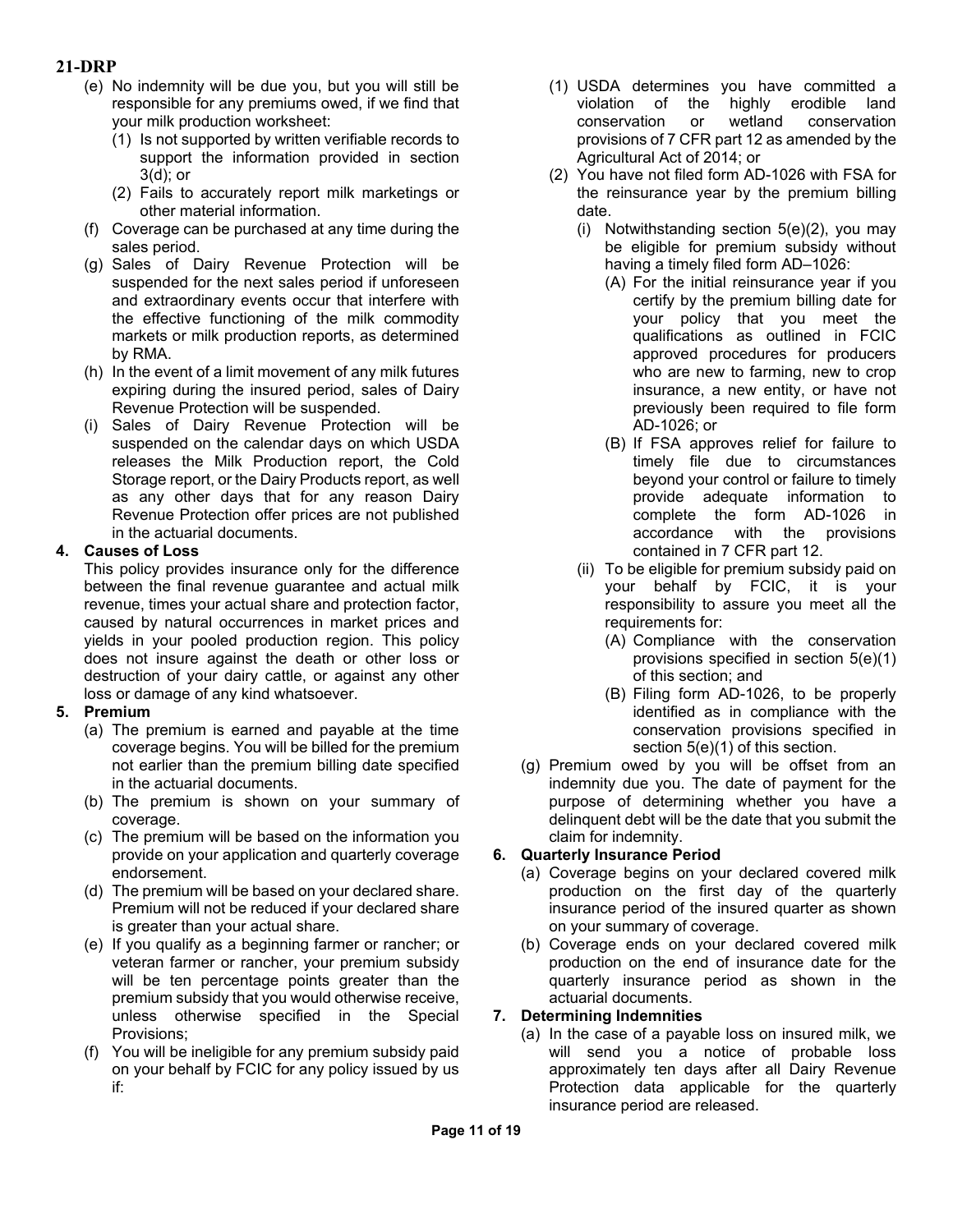- (b) In order to receive an indemnity, you must submit a claim to us on our form and include all required documents, including the milk production worksheet, within sixty days (60) days following the date the notice of probable loss is issued.
- (c) In the event of loss covered by this policy, we will settle your claim by subtracting the actual milk revenue from the final revenue guarantee, and then multiplying by the protection factor multiplied by your actual share. If the result is greater than zero, an indemnity will be paid to you in this amount.
- (d) Your covered milk production is the amount of milk marketings you declare on your quarterly coverage endorsements but if you do not actually produce the covered milk production declared:
	- (i) If your milk marketings for the quarterly insurance period are at or above 85 percent of the declared covered milk production summed over all quarterly coverage endorsements for the quarterly insurance period, then your covered milk production equals your declared covered milk production, even if your milk marketings are lower than the declared covered milk production; or
	- (ii) If your milk marketings during the quarterly insurance period are less than 85 percent of the declared covered milk production summed over all quarterly coverage endorsements for the quarterly insurance period, then your total covered milk production for this quarterly insurance period shall equal your milk marketings divided by 85 percent.
		- (A) For example, two separate quarterly coverage endorsements are purchased at different points in time for a single quarterly insurance period, endorsement A has 1,500,000 pounds of declared covered milk production and endorsement B has 500,000 pounds of declared covered milk production for a total of 2,000,000 pounds. The milk marketings are 1,200,000 pounds of milk for the quarter. The total covered milk production for all quarterly coverage endorsements shall be 1,200,000 pounds divided by .85 which equals 1,411,765 pounds.
		- (B) The covered milk production for each quarterly coverage endorsement will be determined by total covered milk production multiplied by declared covered milk production divided by total declared covered milk production.
		- (C) For example, endorsement A, 1,411,765 pounds total covered milk production multiplied by (1,500,000 divided by 2,000,000) equals 1,058,824 pounds covered milk production for this endorsement.
- (D) Endorsement B, 1,411,765 pounds total covered milk production multiplied by (500,000 divided by 2,000,000) equals 352,941 pounds covered milk production for this endorsement.
- (E) Premium will be due in accordance with section 5, which uses your declared covered milk production, and your premium will not be reduced as a result of any recalculations in the covered milk production calculations of section 7(d).
- (e) If you elected the component pricing option, your coverage is based on your declared butterfat test and protein tests. However, to receive your full coverage your average actual butterfat test and average actual protein test component levels for milk sold during the quarterly insurance period as indicated on your milk production worksheet must not be less than 90 percent of the declared butterfat test or declared protein test. The final butterfat test and final protein test used to calculate the final component pricing milk revenue and the actual component pricing milk revenue for indemnity calculation purposes is determined as follows;
- (i) If either actual component test is less than 90 percent, then, as applicable, the final butterfat test and/or final protein test will be the actual determined test value percent divided by .90. For example, if the declared butterfat test is 5.00 pounds, the policy holder's average butterfat test during the quarter must equal or exceed 4.50 pounds. If the actual butterfat test is 3.80 pounds, the final butterfat test will be 4.22 pounds.
- (ii) For either actual component test that is at least 90 percent of the declared, then, as applicable, the final butterfat test and/or final protein test will equal the declared butterfat test or declared protein test. For example, if the declared protein test is 4.00 pounds, and the policy holder's average actual protein test during the quarter is 3.80 pounds, the final protein test will be 4.00 pounds.
- (iii) Premium will be due in accordance with section 5 and the component calculations of section 7(e) will not result in a premium refund.
- (f) If you qualify for an indemnity under the terms and conditions of this policy, the indemnity payment shall be made within thirty (30) days following receipt by us of the properly executed claim form.
- (g) In the event that NASS does not publish information needed to determine state milk per cow or other information needed in your pooled production region, then the values for the actual milk production per cow will be set equal to the expected milk production per cow.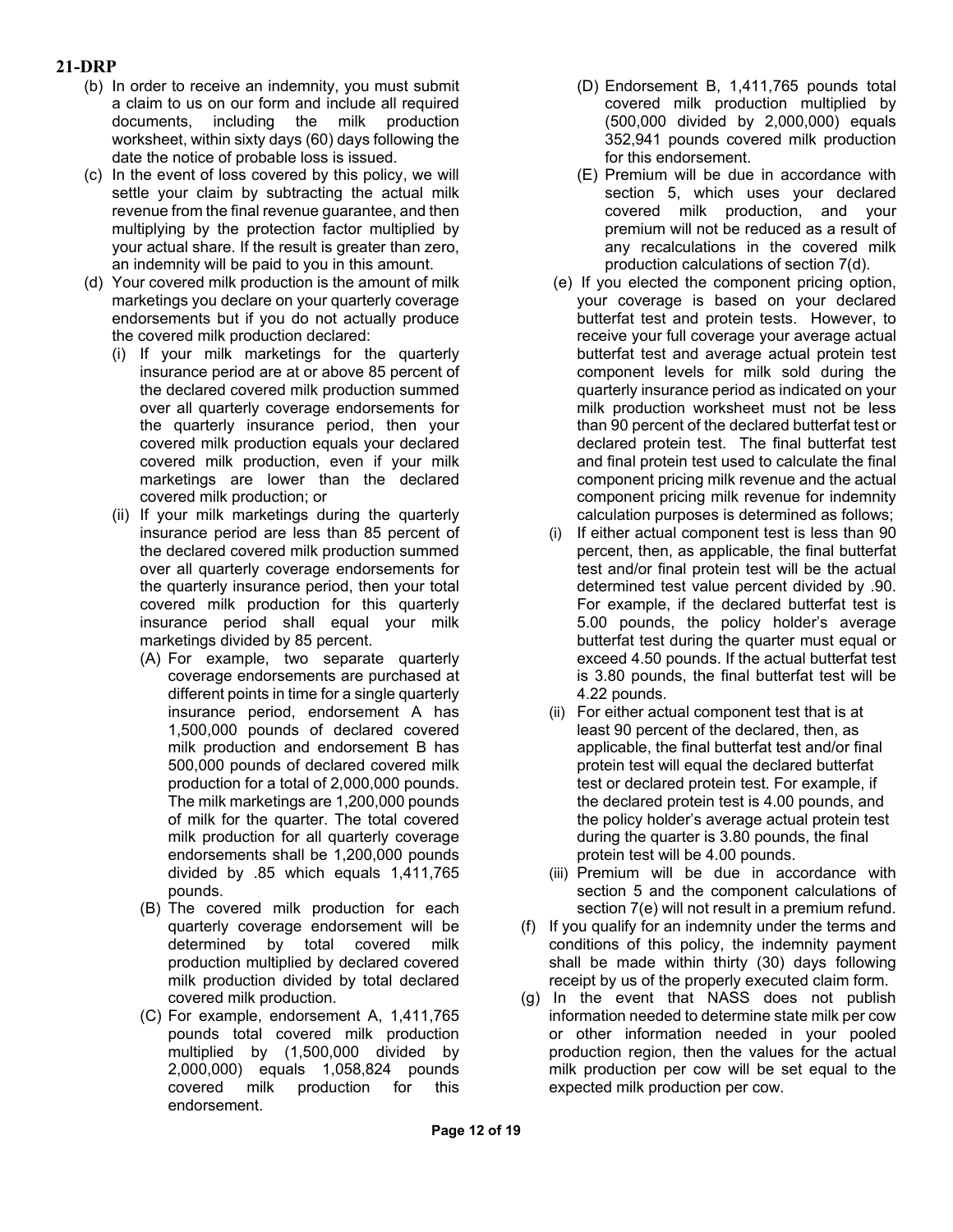(h) Indemnities will be calculated using the same USDA pricing methodologies, yield formulas and factors in effect at the time the coverage was established.

## **8. Conformity to Food Security Act**

Although your violation of a number of federal statutes, including the Act, may cause cancellation or termination of the policy or may cause the policy to become void, you should be specifically aware that your policy will be canceled if you are determined to be ineligible to receive benefits under the Act due to violation of the controlled substance provisions (title XVII) of the Food Security Act of 1985 (Pub. L. 99-198) and the regulations published at 7 CFR part 400, subpart F. We will recover any and all monies paid to you or received by you during your period of ineligibility, and your premium will be refunded, less a reasonable amount for expenses and handling not to exceed 20 percent of the total premium.

# **9. Amounts Due Us**

- (a) Interest will accrue at the rate of 1.25 percent simple interest per calendar month on any unpaid amount owed to us or on any unpaid administrative fees owed to FCIC.
	- (1) For the purpose of premium amounts owed to us or administrative fees owed to FCIC, interest will start to accrue on the first day of the month following the issuance of the notice by us, provided that a minimum of 30 days have passed from the premium billing date specified in the actuarial documents.
	- (2) We will collect any unpaid amounts owed to us and any interest owed thereon, and, prior to the termination date, we will collect any administrative fees and interest owed thereon to FCIC.
	- (3) After the termination date, FCIC will collect any unpaid administrative fees and any interest owed thereon for any catastrophic risk protection policy and we will collect any unpaid administrative fees and any interest owed thereon for additional coverage policies.
- (b) For the purpose of any other amounts due us, such as repayment of indemnities found not to have been earned, interest will start to accrue on the date that notice is issued to you for the collection of the unearned amount.
	- (1) Amounts found due under this paragraph will not be charged interest if payment is made within 30 days of issuance of the notice by us.
	- ( 2 ) The amount will be considered delinquent if not paid within 30 days of the date the notice is issued by us.
- (c) All amounts paid will be applied first to expenses of collection (see subsection (d) of this section), if any, second to the reduction of accrued interest, and then to the reduction of the principal balance.
- (d) If we determine that it is necessary to contract with

a collection agency or to employ an attorney to assist in collection, you agree to pay all of the expenses of collection.

(e) The portion of the amounts owed by you for a policy authorized under the Act that are owed to FCIC may be collected in part through administrative offset from payments you receive from United States government agencies in accordance with 31 U.S.C. chapter 37. Such amounts include all administrative fees, and the share of the overpaid indemnities and premiums retained by FCIC plus any interest owed thereon.

## **10. Payment and Interest Limitations**

We will pay simple interest computed on the net indemnity ultimately found to be due by us or by a final judgment of a court of competent jurisdiction, from and including the 61st day after the date you sign, date, and submit to us the properly completed claim on our form. Interest will be paid only if the reason for our failure to timely pay is NOT due to your failure to provide information or other material necessary for the computation or payment of the indemnity. The interest rate will be that established by the Secretary of the Treasury under section 12 of the Contract Disputes Act of 1978 (41 U.S.C. 611) and published in the Federal Register semiannually on or about January 1 and July 1 of each year, and may vary with each publication.

#### **11. Concealment, Misrepresentation or Fraud**

- (a) If you have falsely or fraudulently concealed the fact that you are ineligible to receive benefits under the Act or if you or anyone assisting you has intentionally concealed or misrepresented any material fact relating to this policy:
	- (1) This policy will be voided; and
	- (2) You may be subject to remedial sanctions in accordance with 7 CFR part 400, subpart R.
- (b) Even though the policy is void, you will still be required to pay 20 percent of the premium that you would otherwise be required to pay to offset costs incurred by us in the service of this policy. If previously paid, the balance of the premium will be returned.
- (c) Voidance of this policy will result in you having to reimburse all indemnities paid for the crop year in which the voidance was effective.
- (d) Voidance will be effective on the first day of the quarterly insurance period for the crop year in which the act occurred and will not affect the policy for subsequent crop years unless a violation of this section also occurred in such crop years.
- (e) If you willfully and intentionally provide false or inaccurate information to us or FCIC or you fail to comply with a requirement of FCIC, in accordance with 7 CFR part 400, subpart R, FCIC may impose on you:
	- (1) A civil fine for each violation in an amount not to exceed the greater of:
		- (i) The amount of the pecuniary gain obtained as a result of the false or inaccurate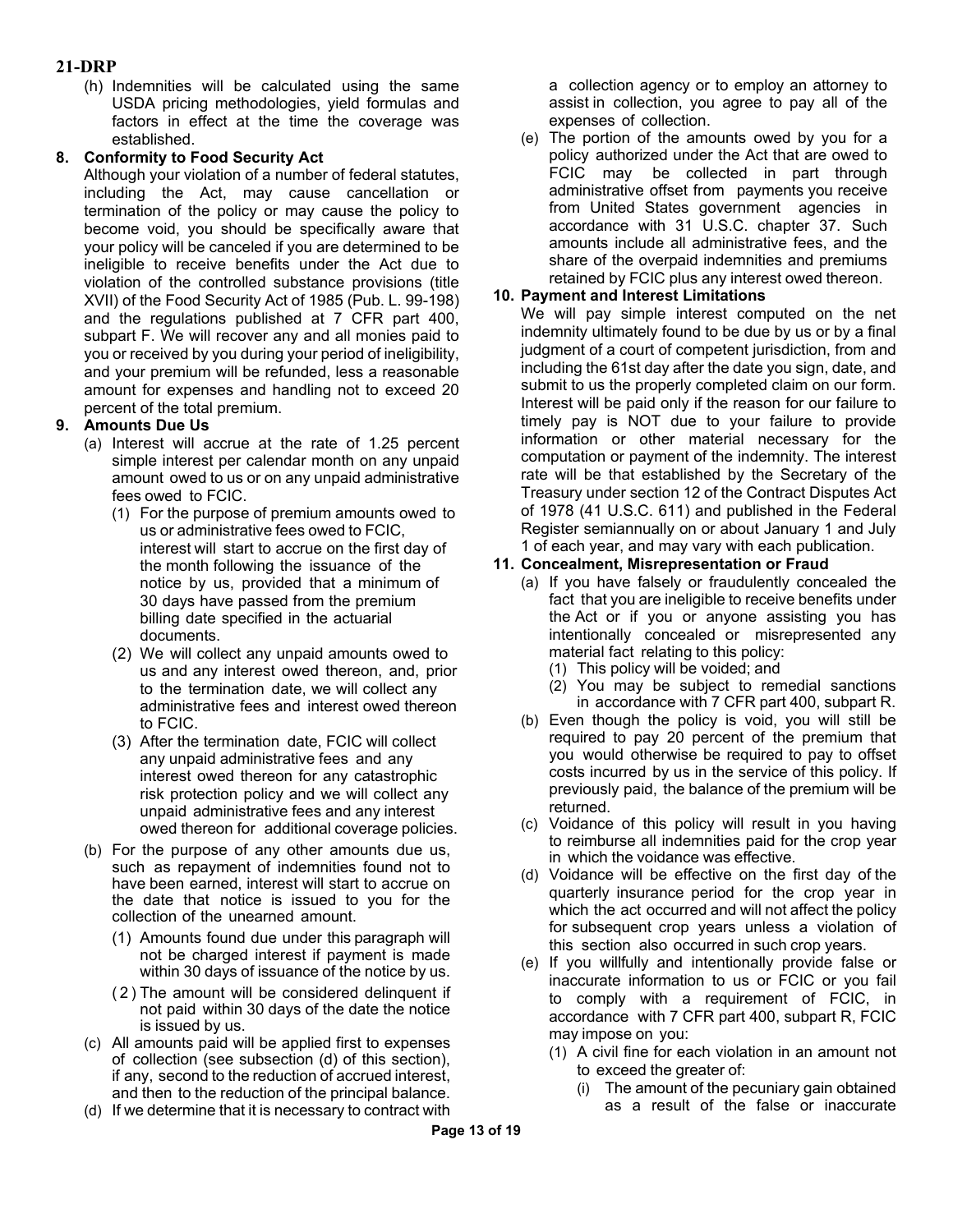information provided or the noncompliance with a requirement of FCIC; or

- (ii) \$10,000; and
- (2) A disqualification for a period of up to 5 years from receiving any monetary or non-monetary benefit provided under each of the following:
	- (i) Any crop insurance policy offered under the Act;
	- (ii) The Farm Security and Rural Investment Act of 2002 (7 U.S.C. 7333 et seq*.*);
	- (iii) The Agricultural Act of 1949 (7 U.S.C. 1421 et seq*.*);
	- (iv) The Commodity Credit Corporation Charter Act (15 U.S.C. 714 et seq*.*);
	- (v) The Agricultural Adjustment Act of 1938 (7 U.S.C. 1281 et seq.);
	- (vi) Title XII of the Food Security Act of 1985 (16 U.S.C. 3801 et seq*.*);
	- (vii) The Consolidated Farm and Rural Development Act (7 U.S.C. 1921 et seq*.*); and
	- (viii)Any federal law that provides assistance to a producer of an agricultural commodity affected by a crop loss or a decline in the prices of agricultural commodities.

#### **12. Transfer of Coverage and Right to Indemnity**

If you transfer any of the ownership interest in your milk during the crop year, you may transfer your coverage rights, if the transferee is eligible for crop or livestock insurance.

- (a) We will not be liable for any more than the liability determined in accordance with your policy that existed before the transfer occurred.
- (b) The transfer of coverage rights must be on our form and will not be effective until approved by us in writing.
- (c) Both you and the transferee are jointly and severally liable for the payment of the premium.
- (d) The transferee has all rights and responsibilities under this policy consistent with the transferee's interest.
- (e) If the transferee is not eligible for insurance under this policy for any reason, and the transfer occurs before the final 30 days of the quarterly insurance period, then the transferred portion of the coverage will be terminated and no premium for that portion will be refunded.

#### **13. Assignment of Indemnity**

- (a) You may assign your right to an indemnity for the crop year only to creditors or other persons to whom you have a financial debt or other pecuniary obligation. You may be required to provide proof of the debt or other pecuniary obligation before we will accept the assignment of indemnity.
- (b) All assignments must be on our form and must be provided to us. Each assignment form may contain more than one creditor or other person to whom

you have a financial debt or other pecuniary obligation.

- (c) Unless you have provided us with a properly executed assignment of indemnity, we will not make any payment to a lienholder or other person to whom you have a financial debt or other pecuniary obligation even if you may have a lien or other assignment recorded elsewhere. Under no circumstances will we be liable:
	- (1) To any lienholder or other person to whom you have a financial debt or other pecuniary obligation where you have failed to include such lienholder or person on a properly executed assignment of indemnity provided to us; or
	- (2) To pay to all lienholders or other persons to whom you have a financial debt or other pecuniary obligation any amount greater than the total amount of indemnity owed under the policy.
- (d) If we have received the properly executed assignment of indemnity form:
	- (1) Only one payment will be issued jointly in the names of all assignees and you; and
	- (2) Any assignee will have the right to submit all loss notices and forms as required by the policy.
- (e) If you have suffered a loss from an insurable cause and fail to file a claim for indemnity within the period specified in section 7(b), the assignee may submit the claim for indemnity not later than 15 days after the period for filing a claim has expired. We will honor the terms of the assignment only if we can accurately determine the amount of the claim. However, no action will lie against us for failure to do so.

# **14. Descriptive Headings**

The descriptive headings of the various policy provisions are formulated for convenience only and are not intended to affect the construction or meaning of any of the policy provisions.

# **15. Notices**

- (a) All notices required to be given by you must be in writing and received by the insurance agent identified in your application within the designated time unless otherwise provided by the notice requirement.
	- (1) Notices required to be given immediately may be by telephone or in person and confirmed in writing.
	- (2) Time of the notice will be determined by the time of our receipt of the written notice. If the date by which you are required to submit a report or notice falls on Saturday, Sunday, or a federal holiday, or if your agent's office is, for any reason, not open for business on the date you are required to submit such notice or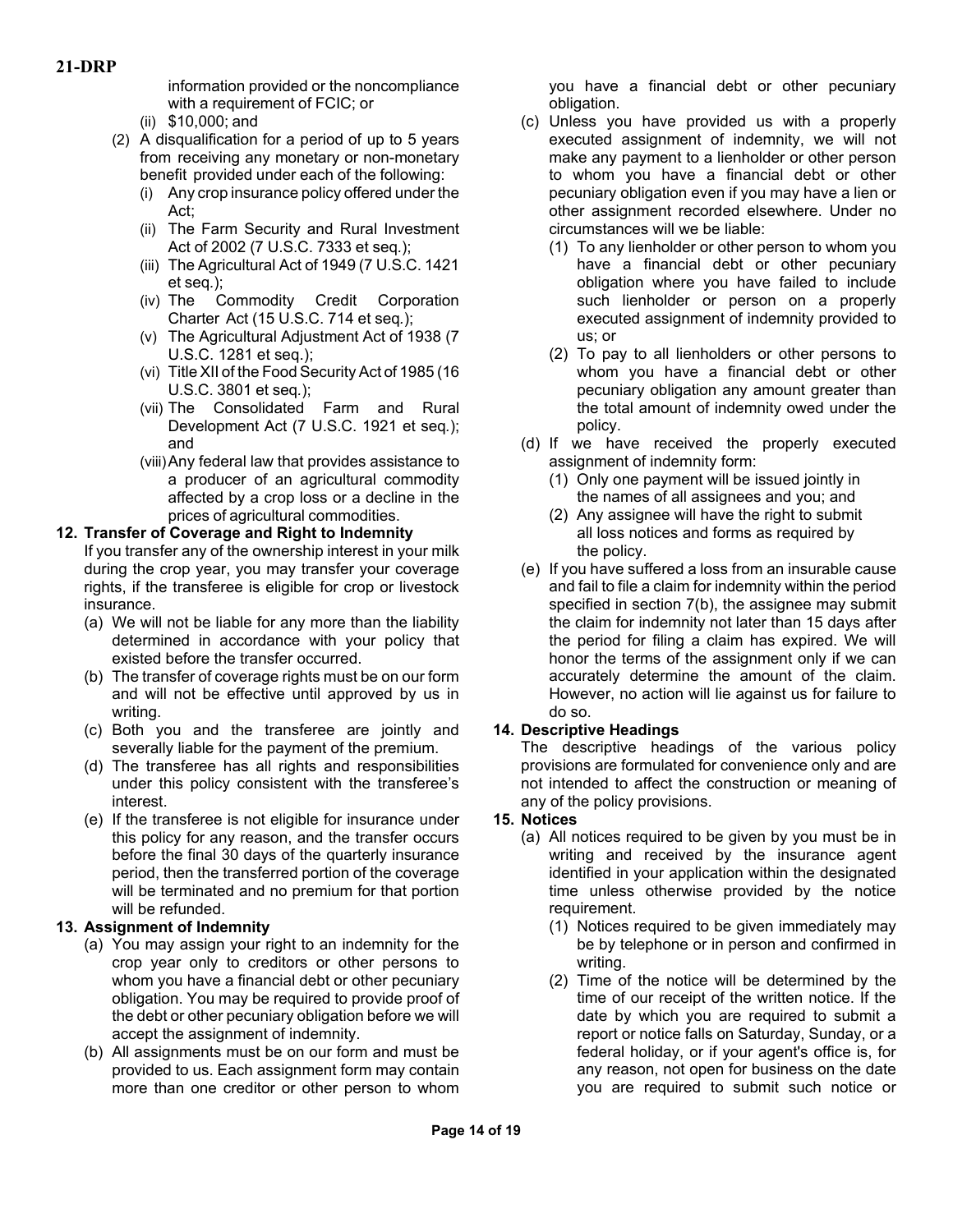report, such notice or report must be submitted on the next business day.

(b) All policy provisions, notices and communications required to be sent by us to you will be provided by electronic means, unless we do not have the ability to transmit such information to you by electronic means; or you elect to receive a paper copy of such information.

# **16. Applicability of State and Local Statutes**

If the provisions of this policy conflict with statutes of the state or locality in which this policy is issued, the policy provisions will prevail. State and local laws and regulations in conflict with federal statutes or regulations do not apply to this policy.

## **17. Other Insurance**

Nothing in this section prevents you from obtaining other insurance not authorized under the Act. However, unless specifically required by policy provisions, you must not obtain any other livestock insurance issued under the authority of the Act on the insured milk. If you cannot demonstrate that you did not intend to have more than one policy or endorsement in effect, you may be subject to the consequences authorized under this policy, the Act, or any other applicable statute. If you can demonstrate that you did not intend to have more than one policy in effect (For example, an application to transfer your policy or written notification to an insurance provider that states you want to purchase, or transfer, insurance and you want any other policies for the crop canceled would demonstrate you did not intend to have duplicate policies), and:

- (1) Both are for Dairy Revenue Protection policies, the policy with the earliest date of application will be in force and the other policy will be void, unless both policies are with:
	- (i) The same insurance provider and the insurance provider agrees otherwise; or
	- (ii) Different insurance providers and both insurance providers agree otherwise.
- (2) One policy is Dairy Revenue Protection and the other is a livestock policy insuring the same milk for the quarterly insurance period, the policy with the earliest date of endorsement for the quarterly insurance period will be in force and the other endorsement will be void.

#### **18. Access to Insured Milk and Records, and Record Retention**

- (a) We, and any employee of USDA, reserve the right to examine your dairy herd, and all records relating to sale of the milk as often as we reasonably require during the record retention period.
- (b) For three years after the end of the quarterly insurance period, you must retain, and provide upon our request, or the request of any USDA employee, complete records of the purchase, feeding (used to determine capacity only), shipment, sale, or other disposition of all the insured milk.
- (1) You must also provide upon our request, or the request of any USDA employee, separate records showing the same information from any milk not insured.
- (2) We may extend the record retention period beyond three years by notifying you of such extension in writing.
- (3) Your failure to keep and maintain such records will result in no indemnity being due and since the denial of indemnity is based on a breach of the policy for the quarterly insurance period, you will still be required to pay all premiums owed.
- (c) Any person designated by us, and any employee of USDA, will, at any time during the record retention period, have access:
	- (1) To any records relating to this insurance at any location where such records may be found or maintained; and
	- (2) To the farm.
- (d) By applying for insurance under the authority of the Act or by continuing insurance for which you previously applied, you authorize us, or any person acting for us, to obtain records relating to the insured milk from any person who may have custody of those records including, but not limited to, packers, banks, shippers, sale barns, terminals, cooperatives, associations, and accountants. You must assist us in obtaining all records that we request from third parties.

#### **19. Mediation, Arbitration, Appeal, Reconsideration, and Administrative and Judicial Review.**

- (a) If you and we fail to agree on any determination made by us, the disagreement may be resolved through mediation in accordance with section 19(g). If resolution cannot be reached through mediation, or you and we do not agree to mediation, the disagreement must be resolved through arbitration in accordance with the rules of the American Arbitration Association (AAA), except as provided in sections 19(c) and (f), and unless rules are established by FCIC for this purpose. Any mediator or arbitrator with a familial, financial or other business relationship to you or us, or our agent or loss adjuster, is disqualified from hearing the dispute.
	- (1) All disputes involving determinations made by us are subject to mediation or arbitration. However, if the dispute in any way involves a policy or procedure interpretation, regarding whether a specific policy provision or procedure is applicable to the situation, how it is applicable, or the meaning of any policy provision or procedure, either you or we must obtain an interpretation from FCIC in accordance with 7 CFR part 400, subpart X or such other procedures as established by FCIC.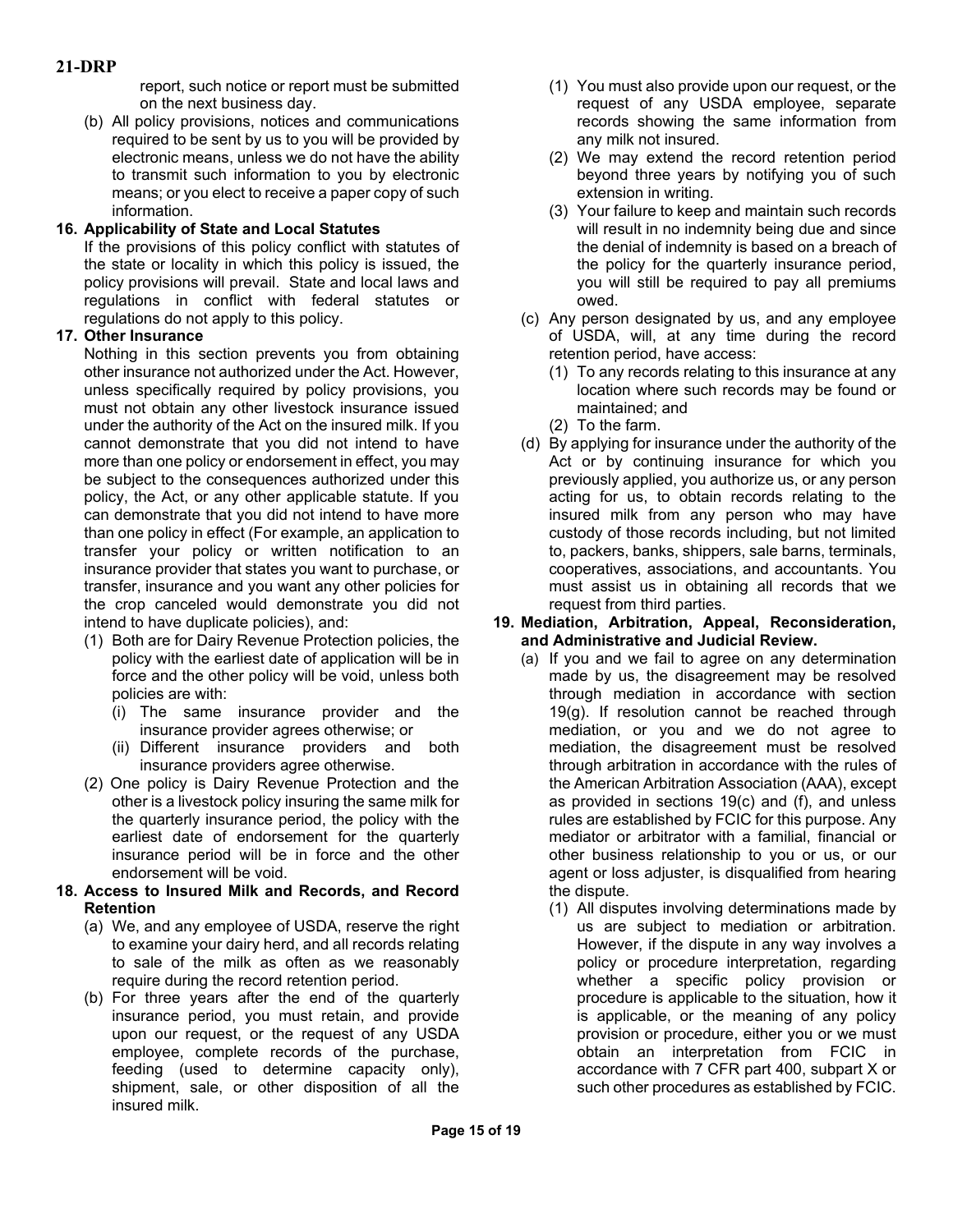- (i) Any interpretation by FCIC will be binding in any mediation or arbitration.
- (ii) Failure to obtain any required interpretation from FCIC will result in the nullification of any agreement or award.
- (iii) An interpretation by FCIC of a procedure may be appealed to the National Appeals Division in accordance with 7 CFR part 11.
- (2) Unless the dispute is resolved through mediation, the arbitrator must provide to you and us a written statement describing the issues in dispute, the factual findings, the determinations and the amount and basis for any award and breakdown by claim for any award. The statement must also include any amounts awarded for interest.
	- (i) Failure of the arbitrator to provide such written statement will result in the nullification of all determinations of the arbitrator.
	- (ii) All agreements reached through settlement, including those resulting from mediation, must be in writing and contain at a minimum a statement of the issues in dispute and the amount of the settlement.
- (b) Regardless of whether mediation is elected:
	- (1) The initiation of arbitration proceedings must occur within one year of the date we denied your claim or rendered the determination with which you disagree, whichever is later;
	- (2) If you fail to initiate arbitration in accordance with section 19(b)(1) and complete the process, you will not be able to resolve the dispute through judicial review;
	- (3) If arbitration has been initiated in accordance with section 19(b)(1) and completed, and judicial review is sought, suit must be filed not later than one year after the date the arbitration decision was rendered; and
	- (4) In any suit, if the dispute in any way involves a policy or procedure interpretation, regarding whether a specific policy provision or procedure is applicable to the situation, how it is applicable, or the meaning of any policy provision or procedure, an interpretation must be obtained from FCIC in accordance with 7 CFR part 400, subpart X or such other procedures as established by FCIC. Such interpretation will be binding.
- (c) Any decision rendered in arbitration is binding on you and us unless judicial review is sought in accordance with section 19(b)(3). Notwithstanding any provision in the rules of the AAA, you and we have the right to judicial review of any decision rendered in arbitration.
- (d) If you disagree with any determination made by FCIC or any claim where FCIC is directly involved

in the claims process or directs us in the resolution of the claim, you may obtain an administrative review in accordance with 7 CFR part 400, subpart J (administrative review) or appeal in accordance with 7 CFR part 11 (appeal).

- (1) If you elect to bring suit after completion of any appeal, such suit must be filed against FCIC not later than one year after the date of the decision rendered in such appeal.
- (2) Such suit must be brought in the United States district court for the district in which the insured milk is located.
- (3) Under no circumstances can you recover any attorney fees or other expenses, or any punitive, compensatory or any other damages from FCIC.
- (e) In any mediation, arbitration, appeal, administrative review, reconsideration or judicial process, the terms of this policy, the Act, and the regulations published at 7 CFR chapter IV, including the provisions of 7 CFR part 400, subpart P, are binding. Conflicts between this policy and any state or local laws will be resolved in accordance with section 16. If there are conflicts between any rules of the AAA and the provisions of your policy, the provisions of your policy will control.
- (f) To resolve any dispute through mediation, you and we must both:
	- (1) Agree to mediate the dispute;
	- (2) Agree on a mediator; and
	- (3) Be present, or have a designated representative who has authority to settle the case present, at the mediation.
- (g) Except as provided in section 19(h), no award or settlement in mediation, arbitration, appeal, administrative review or reconsideration process or judicial review can exceed the amount of liability established or which should have been established under the policy, except for interest awarded in accordance with section 10.
- (h) In a judicial review only, you may recover attorney's fees or other expenses, or any punitive, compensatory or any other damages from us only if you obtain a determination from FCIC that we, our agent or loss adjuster failed to comply with the terms of this policy or procedures issued by FCIC and such failure resulted in you receiving a payment in an amount that is less than the amount to which you were entitled. Requests for such a determination should be addressed to the following: USDA/RMA/Deputy Administrator of Compliance/ Stop 0806, 1400 Independence Avenue, SW., Washington, D.C. 20250-0806.
- (i) If FCIC elects to participate in the adjustment of your claim, or modifies, revises or corrects your claim, prior to payment, you may not bring an arbitration, mediation or litigation action against us.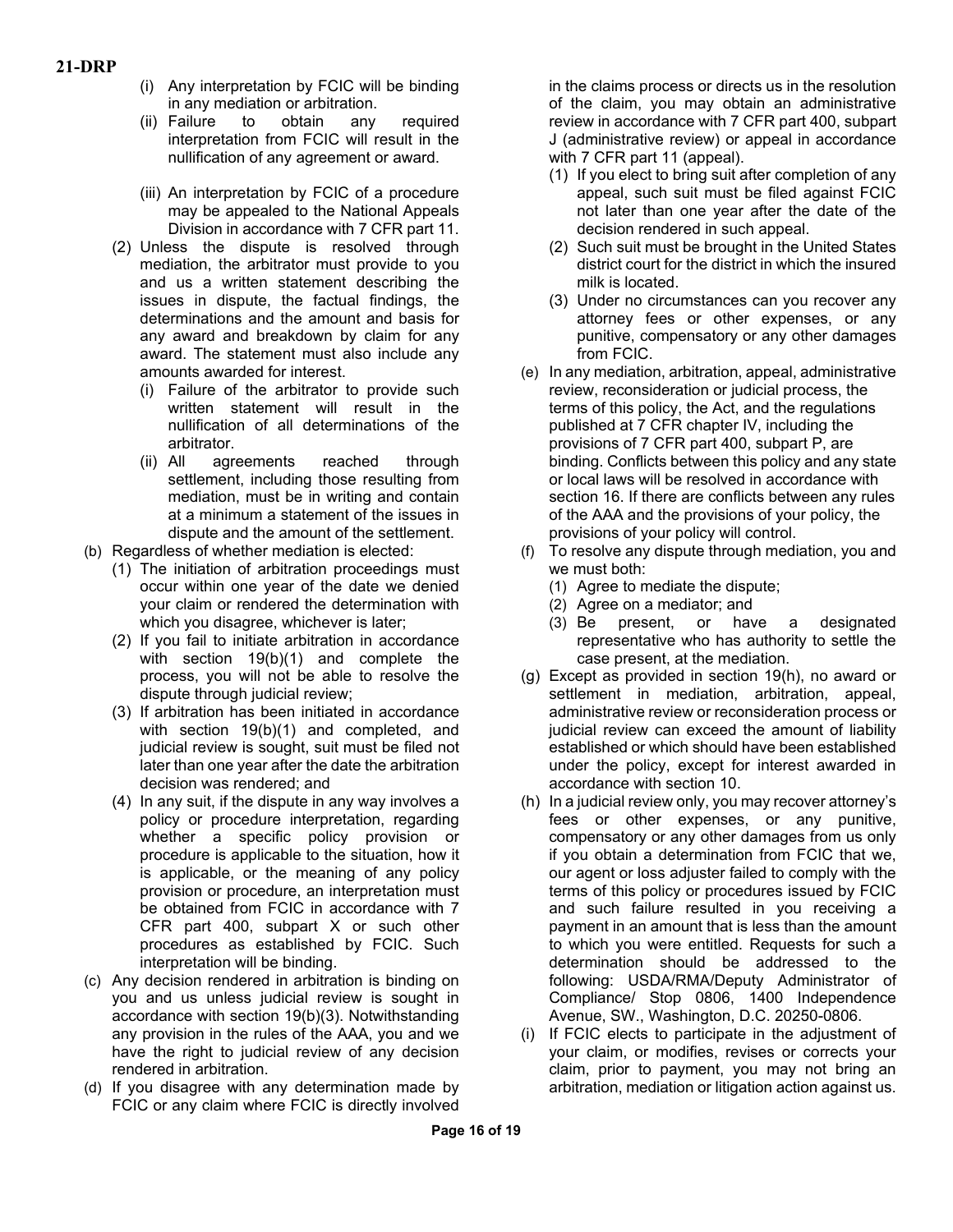You must request administrative review or appeal in accordance with section 19(d).

(j) Any determination made by FCIC that is a matter of general applicability is not subject to administrative review under 7 CFR part 400, subpart J or appeal under 7 CFR part 11. If you want to seek judicial review of any FCIC determination that is a matter of general applicability, you must request a determination of non-appealability from the Director of the National Appeals Division in accordance with 7 CFR 11.6 before seeking judicial review.

#### **20. Contract Changes**

- (a) We may change the terms of your coverage under this policy from year to year.
- (b) Any changes in policy provisions, amounts of insurance, program dates or DRP-CEE, if applicable, can be viewed on RMA's website not later than the contract change date contained in these Provisions (except as allowed herein or as specified in section 3). We may only revise this information after the contract change date to correct clear errors.
- (c) You will be provided changes to the Basic Provisions and Special Provisions not later than 30 days prior to the cancellation date. Acceptance of changes will be conclusively presumed in the absence of notice from you to change or cancel your insurance coverage.
- (d) The contract change date is April 30 preceding the cancellation date.

#### **21. Multiple Government Benefits**

If you are eligible to receive an indemnity under this policy and are also eligible to receive benefits for the same loss under any other USDA program, you may receive benefits under both programs, unless specifically limited by the policy or by law.

#### **22. Correction of Errors**

- (a) In addition to any other corrections allowed in your policy subject to section 22(b), we may correct:
	- (1) Within 60 days after the sales closing date, any incorrect information on your application or provided by the sales closing date, including identification numbers for you and any person with a substantial beneficial interest in you, to ensure that the eligibility information is correct and consistent with information reported by you to any USDA agency;
	- (2) Within 30 days after the effective date of a quarterly coverage endorsement, information reported to reconcile errors in the information with correct information that has been determined by any USDA agency;
	- (3) Within 30 days of any subsequent correction of data by FSA, erroneous information corrected as a result of verification of information; and
- (4) At any time, any incorrect information if the incorrect information was caused by electronic transmission errors by us or errors made by any agency within USDA in transmitting the information provided by you for purposes of other USDA programs.
- (b) Corrections may be made but will not take effect for the current crop year if the correction would allow you to:
	- (1) Avoid ineligibility requirements for insurance or obtain a disproportionate benefit under the crop insurance program or any related program administered by the Secretary;
	- (2) Obtain, enhance, or increase an insurance guarantee or indemnity if a cause of loss exists or has occurred before any correction has been made, or avoid premium owed if no loss is likely to occur; or
	- (3) Avoid an obligation or requirement under any Federal or State law.

## **23. Examples**

The following are examples of the calculation of the liability, premium, and indemnity for each of the two options under Dairy Revenue Protection. Your information will likely be different and you should consult the actuarial documents and the policy information. The following facts are for illustration purposes only and apply to each of the examples.

Producer Declarations:

| Declared covered milk<br>production | 1,000,000 pounds     |
|-------------------------------------|----------------------|
| State                               | Wisconsin            |
| Declared share                      | 100%                 |
| Expected milk production            | 6,000 pounds per cow |
| per cow                             | per quarter          |
| Coverage level                      | 95%                  |
| <b>Protection factor</b>            | 1.10                 |
| Subsidy rate                        | $\overline{44\%}$    |

#### Example 1: Class pricing option:

| <b>Producers Elections/Expected</b> |                        |  |
|-------------------------------------|------------------------|--|
| Declared class price                | 50%                    |  |
| weighting factor                    |                        |  |
| <b>Expected class III milk</b>      | \$18 per hundredweight |  |
| price                               |                        |  |
| Expected class IV milk              | \$17 per hundredweight |  |
| price                               |                        |  |

Actuals

| Actual class III milk price | \$15 per hundredweight |
|-----------------------------|------------------------|
| Actual class IV milk price  | \$16 per hundredweight |
| Actual milk production      | 6,120 pounds per cow   |
| per cow                     | per quarter            |
| Milk marketings             | 900,000 pounds         |

#### **Premium calculation**

Step 1. Determine the liability used to calculate the premium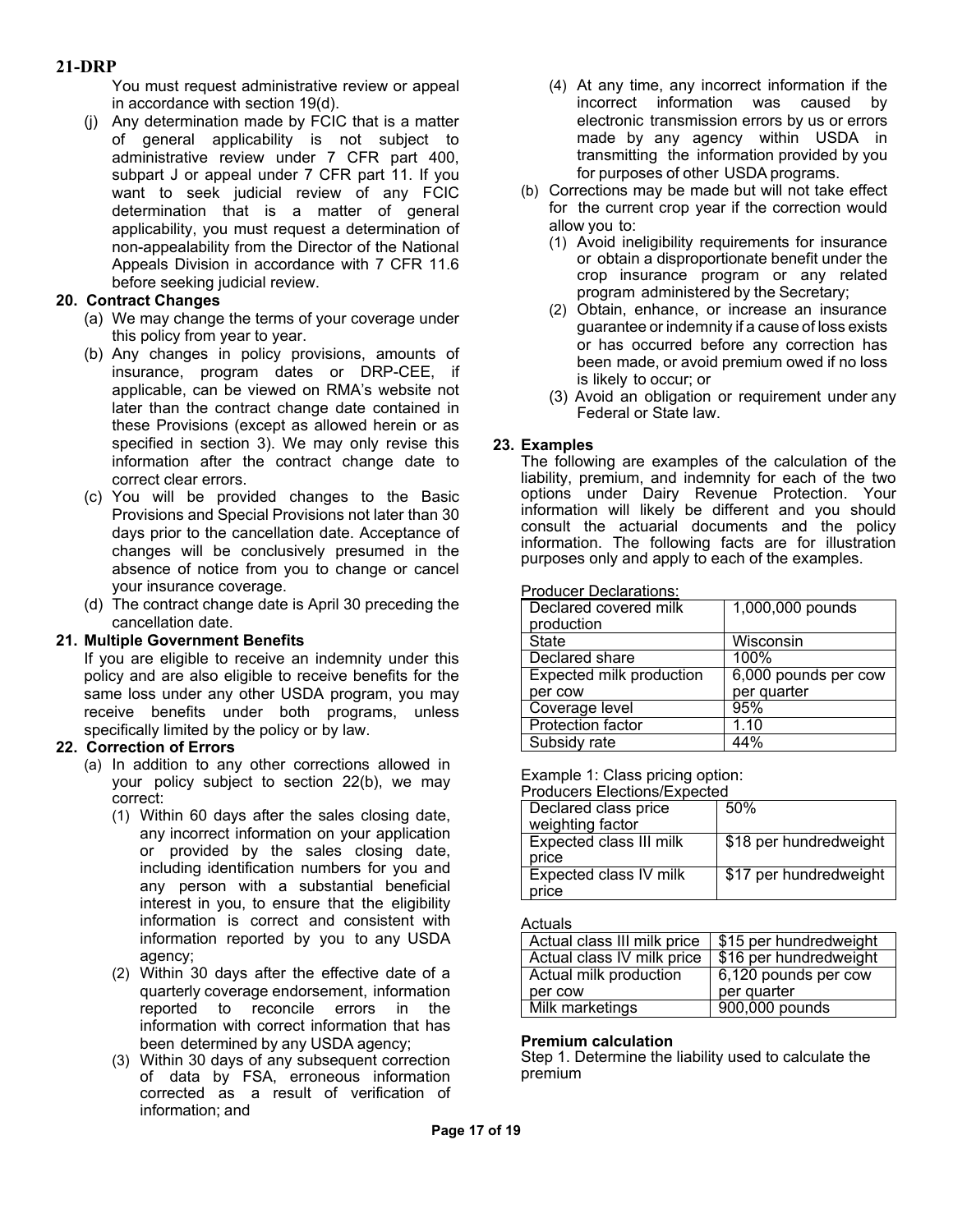The liability used to calculate the premium is based on the information provided on your application and quarterly coverage endorsement. Formula: ((expected class III price x declared class price weighting factor) + (expected class IV price x (1 declared class price weighting factor))) x declared covered milk production  $\div$  100 x coverage level x declared share x protection factor.  $$182,875 = (($18 x 0.5) + ($17 x (1-0.5)) \times 1,000,000$  $\div$  100 x 0.95 x 1.0000 x 1.10

Step 2. Determine the premium

The premium rate is based on the simulated losses under the class pricing option. For this example, the premium rate is \$0.024 per dollar of liability. Gross Premium \$4389 = \$182,875 x \$0.024 Subsidy \$1931 = \$4389 x .44 Producer premium \$2458 = \$4389 - \$1931

#### **Indemnity calculation**

Step 1. Determine covered milk production Determine if total milk marketings are greater than 85% of the declared covered milk production summed over all quarterly coverage endorsements for the applicable quarter. 1,000,000 times 0.85 equals 850,000. 900,000 is greater than 850,000. Covered milk production equals 1,000,000.

Step 2. Calculate the final class pricing milk revenue Formula: ((expected class III price x declared class price weighting factor) + (expected class IV price x (1 declared class price weighting factor))) x covered milk production ÷ 100.

 $$175,000 = (($18 x 0.5) + ($17 x (1-0.5)) \times 1,000,000$ ÷ 100

Step 3. Calculate final revenue guarantee for the class pricing option

Formula: final class pricing milk revenue x your coverage level.  $$166,250 = $175,000 \times 0.95$ 

Step 4. Calculate the yield adjustment factor Formula: Actual milk production per cow ÷ expected milk production per cow.  $1.0200 = 6{,}120 \div 6{,}000$ 

Step 5. Calculate the class pricing actual milk revenue Formula: ((actual class III price x declared class price weighting factor) + (actual class IV price x (1-declared class price weighting factor))) x covered milk production x yield adjustment factor ÷ 100.  $$158,100 = (($15 x 0.5) + ($16 x (1-0.5)) \times 1,000,000$  $x 1.0200 \div 100$ 

Step 6. Calculate the indemnity on class pricing policy If the final revenue guarantee is less than the actual milk revenue, then no indemnity is due. If the final revenue guarantee is greater than the actual milk revenue an indemnity is due. In this example– (final revenue guarantee - actual milk revenue) x actual share x protection factor.

 $$8,965 = ($166,250 - $158,100) \times 1.0000 \times 1.10$ 

Example 2: Component pricing option: Producers Elections/Expected

| <b>FIUGULEIS EIECIUIS/EXPECIEG</b> |        |
|------------------------------------|--------|
| Declared component price           | 50%    |
| weighting factor                   |        |
| Declared butterfat test            | 3.85   |
| Expected butterfat price           | \$2.70 |
| Declared protein test              | 3.15   |
| Expected protein price             | \$1.90 |
| Other solids test                  | 5.70   |
| Expected other solids price        | \$0.15 |
| Expected nonfat solids price       | \$0.85 |

#### Actuals

| Actual butterfat test      | 3.85             |
|----------------------------|------------------|
| Actual butterfat price     | \$2.25           |
| Actual protein test        | 3.15             |
| Actual protein price       | $\sqrt{$1.70}$   |
| Other solids test          | 5.70             |
| Actual other solids price  | \$0.12           |
| Actual nonfat solids price | \$0.75           |
| Actual milk production per | 6,120 Pounds per |
| COW                        | cow per quarter) |
| <b>Milk Marketings</b>     | 900,000 pounds   |

#### **Premium calculation**

Step 1. Determine the liability used to calculate the premium

The liability used to calculate the premium is based on the information provided on your application and quarterly coverage endorsement.

Formula: [(declared butterfat test x expected butterfat price + declared protein test x expected protein price + 5.7 x expected other solids price) x declared component price weighting factor + (declared butterfat test x expected butterfat price + (declared protein test + 5.7) x expected nonfat solids price) x (1-declared component price weighting factor)] x declared covered milk production  $\div$  100 x your coverage level x declared share x protection factor.

 $$183,672 = [(3.85 \times $2.70 + 3.15 \times $1.90 + 5.7 \times$  $$0.15$ ) x  $.5 + (3.85 \times $2.70 + (3.15 + 5.7) \times $0.85)$  x  $(1-0.5)$ ] x 1,000,000 ÷ 100 x 0.95 x 1.0000 x 1.10

Step 2. Determine the premium

The premium rate is based on the simulated losses under the component pricing option. For this example, the premium rate is \$0.027 per dollar of liability.

Gross Premium \$4959 = \$183,672 x \$0.027 Subsidy \$2182 = \$4959 x .44 Producer premium \$2777 = \$4959 - \$2182

#### **Indemnity calculation**

Step 1. Determine covered milk production Determine if total milk marketings is greater than 85% of the declared covered milk production summed over all quarterly coverage endorsements for the applicable quarter. 1,000,000 times .85 equals 850,000. 900,000 greater than 850,000. Covered milk production equals 1,000,000.

Step 2. Determine if the actual butterfat test and the actual protein test are greater than 90% of the